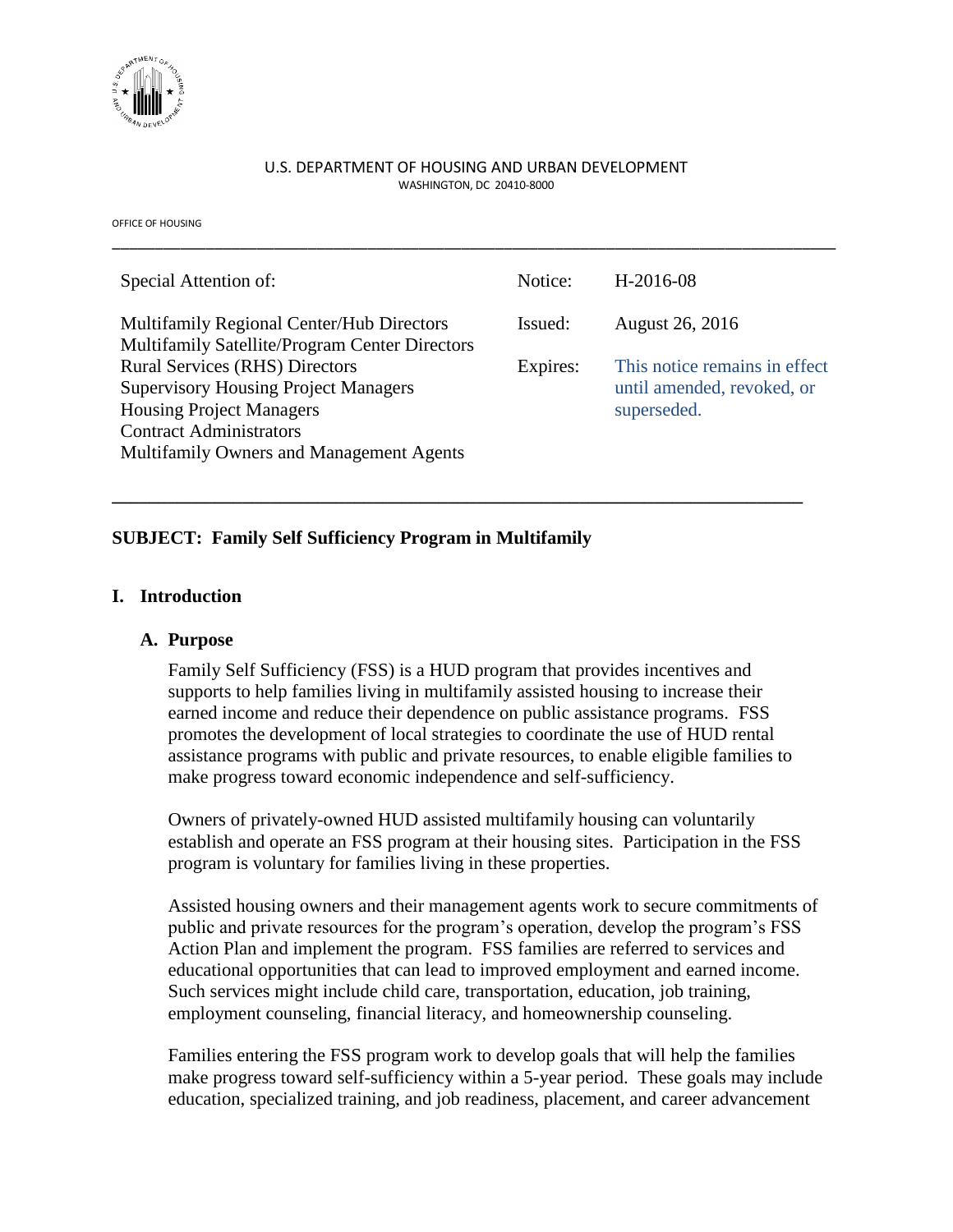activities. Families sign a contract of participation (CoP) with the owner, for up to five years. Goals for each participating family member are set out in Individual Training and Service Plans (ITSP) that are part of the CoP. When the family meets its goals and completes its FSS contract, the family becomes eligible to receive funds deposited in an escrow account.

The owner establishes an interest-bearing escrow account for all families, with separate accounting for each participating family. The escrow account is funded by HUD through adjustments to rental subsidy payments to the owner. If family members' earned incomes and rental payments increase while participating in the FSS program, the owner will credit the incremental rent due to the increase in earned income amount to the family's escrow account. Once a family successfully completes the program, they may access the escrow funds and use them for any purpose.

This Notice implements the policies and procedures applicable to a FSS program in a HUD-assisted multifamily housing property.

#### **B. Background and Authority**

HUD's Office of Public and Indian Housing (PIH) has been operating FSS programs for residents of public housing and recipients of housing choice vouchers for more than 20 years. The authority for this program is Section 23 of the United States Housing Act of 1937.

The participation of multifamily assisted housing in the FSS program was first authorized by the Consolidated Appropriations Act, 2015, Pub. L. No. 113-235.

"Owners of a privately owned multifamily property with a section 8 contract may voluntarily make a Family Self-Sufficiency program available to the assisted tenants of such property in accordance with procedures established by the Secretary… *Provided further*, That such procedures established pursuant to the previous proviso shall permit participating tenants to accrue escrow funds in accordance with section 23(d)(2) and shall allow owners to use funding from residual receipt accounts to hire coordinators for their own Family Self-Sufficiency program."

### **C. Applicability**

The authority herein applies to all privately owned multifamily housing properties that receive project-based Section 8 rental subsidy through a Housing Assistance Payment (HAP) contract with HUD. Specifically,

• 24 C. F.R. Part 880, the HAP program for new construction projects;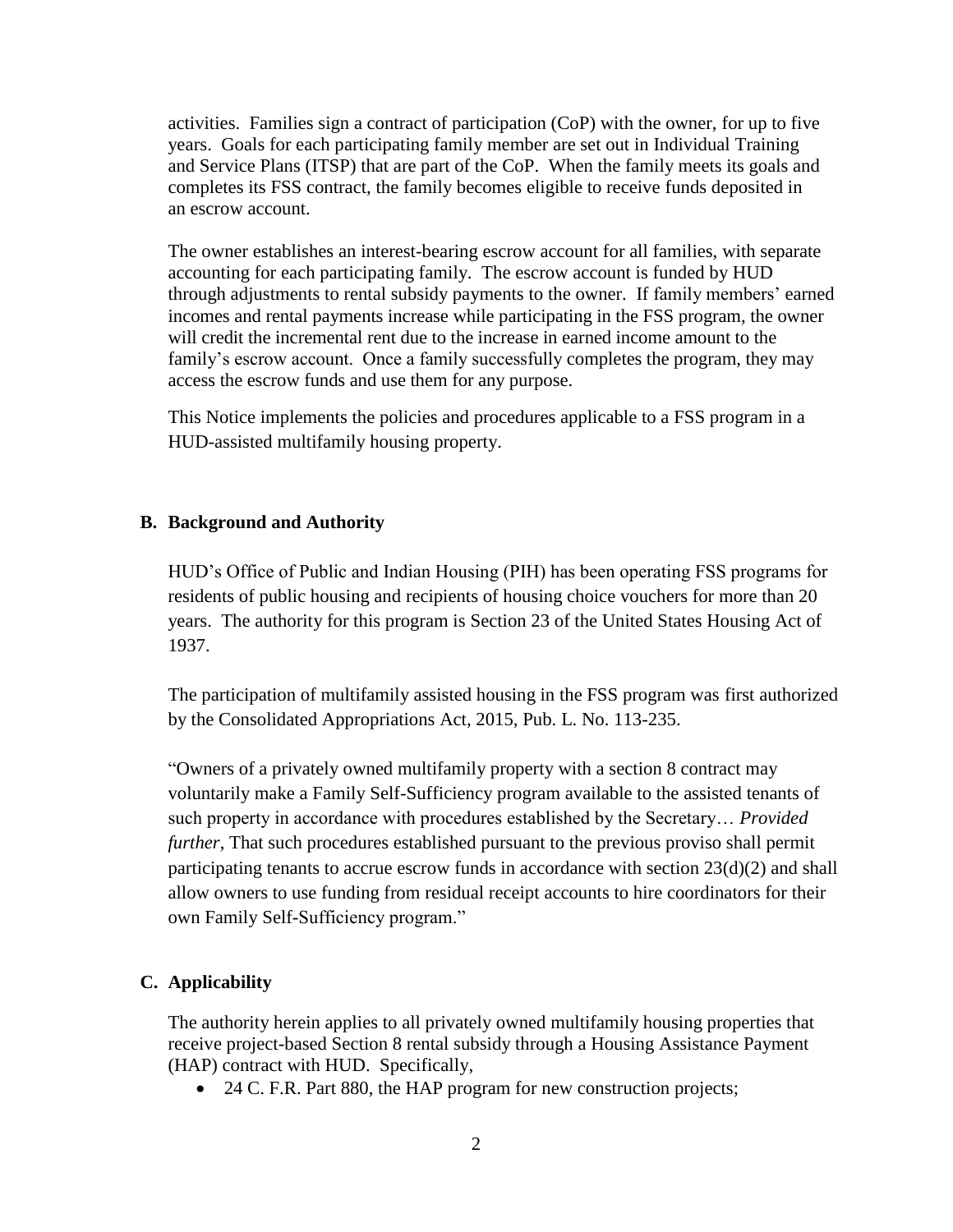- 24 C.F.R. Part 881, the HAP program for substantial rehabilitation;
- 24 C.F.R. Part 883, the HAP program for new construction and rehabilitation, as administered by State Housing Agencies;
- 24 C.F.R. Part 884, the HAP program for new construction projects financed by the Dept. of Agriculture's Rural Housing Service under 515 of the Housing Act of 1949; and
- 24 C.F.R. Part 886, the HAP program for Loan Management Set-Aside.

## **D. Funding**

At this time Congress has not appropriated any new direct funding for the employment of FSS program coordinator(s) in multifamily assisted housing. However, owners may use residual receipts to support the position of the FSS program coordinator. HUD will approve requests for releases from the account in accordance with the procedures found in HUD Handbook 4350.1, Multifamily Asset Management and Project Servicing, Chapter 25, "Residual Receipts" and further terms specified in this Notice.

HUD may approve release of residual receipts for FSS Coordinator costs as an advance rather than a reimbursement, on a semiannual basis. No more than six months of expenses will be advanced at one time. Documentation of actual expenses from the prior period for which funding was advanced must be submitted to HUD prior to approval of any subsequent requests.

Owners planning to use available residual receipts to employ a FSS program coordinator are exempt from the requirement to use residual receipts to offset Section 8 payments, as set forth in Housing Notice 2012-14, "Use of "New Regulation" Section 8 Housing Assistance Payments (HAP) Contracts Residual Receipts to Offset Project-Based Section 8 Housing Assistance Payments". Should an owner's residual receipts balance exceed FSS program coordinator expenses for a one-year period, the excess amount may remain in the owner's residual receipt account. The owner/agent can then use these funds in the subsequent year(s) to continue paying FSS program coordinator expenses.

## **E. Definitions**

*Contract of Participation (CoP)* means a contract in a form approved by HUD, entered into between a participating family and an owner of privately-owned HUD assisted multifamily housing operating an FSS program that sets forth the terms and conditions governing participation in the FSS program.

*Earned income* means income or earnings included in annual income from wages, tips, salaries, other employee compensation, and self-employment. Earned income does not include any pension or annuity, transfer payments, any cash or in-kind benefits, or funds deposited in or accrued interest on the FSS escrow account established by the owner on behalf of a participating family.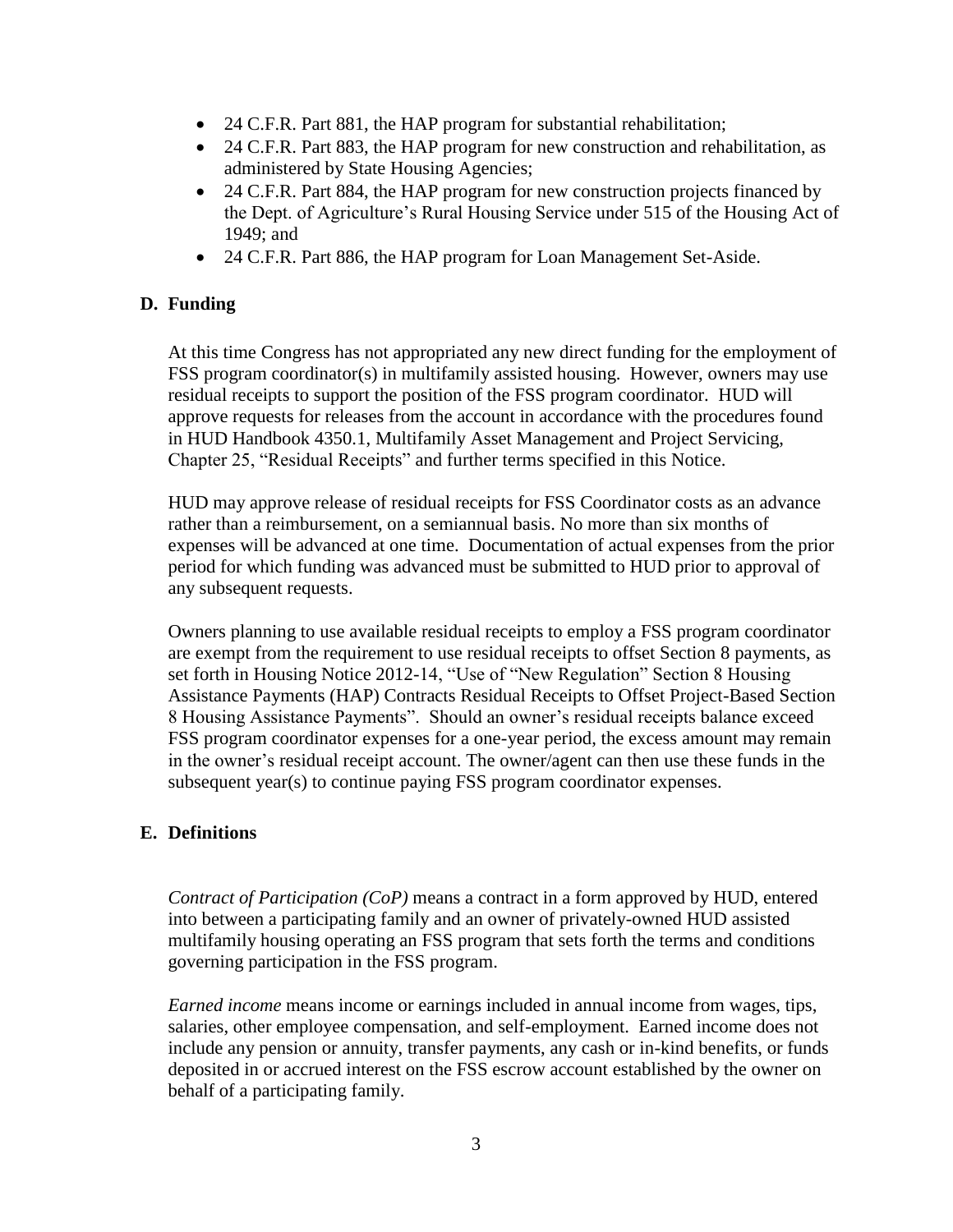*Effective date of contract of participation* means the first day of the month following the month in which the FSS family and the owner entered into the contract of participation.

*Family Self-Sufficiency program or FSS program* means the program established by an owner of privately-owned HUD assisted multifamily housing to promote selfsufficiency among participating families, including the provision of supportive services to those families, as authorized by Section 23 of the United States Housing Act of 1937.

*FSS account* means the FSS escrow account authorized by Section 23 of the United States Housing Act of 1937.

*FSS credit* means the amount credited to the participating family's FSS account.

*FSS family or FSS participants* means a family that resides in multifamily assisted housing and that elects to participate in the FSS program, and whose designated head of the family has signed the contract of participation. The FSS program shall be available to any aged participant above 18 years of age.

*FSS program coordinator* means a person hired by the owner to administer its FSS program. The owner may also contract with an appropriate organization to establish and administer the FSS program, which includes the FSS escrow account.

*Individual Training and Service Plan (ITSP)* means an individual written plan that is prepared for each adult member who elects to participate in the FSS program. The ITSP is not shared between adult members; each FSS participant will have his/her own ITSP. Each ITSP sets forth:

(1) The supportive services to be provided to the family member;

(2) The activities to be completed by that family member, and

(3) The agreed upon completion dates for the services and activities.

Each ITSP must be signed by the owner/agent and the participating FSS family member and is attached to, and incorporated as part of, the family's Contract of Participation.

*Program Coordination Committee (PCC)* means a committee that will assist the owner in securing commitments of public and private resources for the operation of the program. The PCC may consist of representatives of assisted housing tenants, representatives of the unit of general local government in which the project is located, local agencies responsible for carrying out job training programs, State and local welfare and employment agencies, public and private education or training institutions, child care providers, nonprofit service providers, private business, and any other entities that will be helpful in providing guidance, resources, or partnerships to strengthen the FSS program.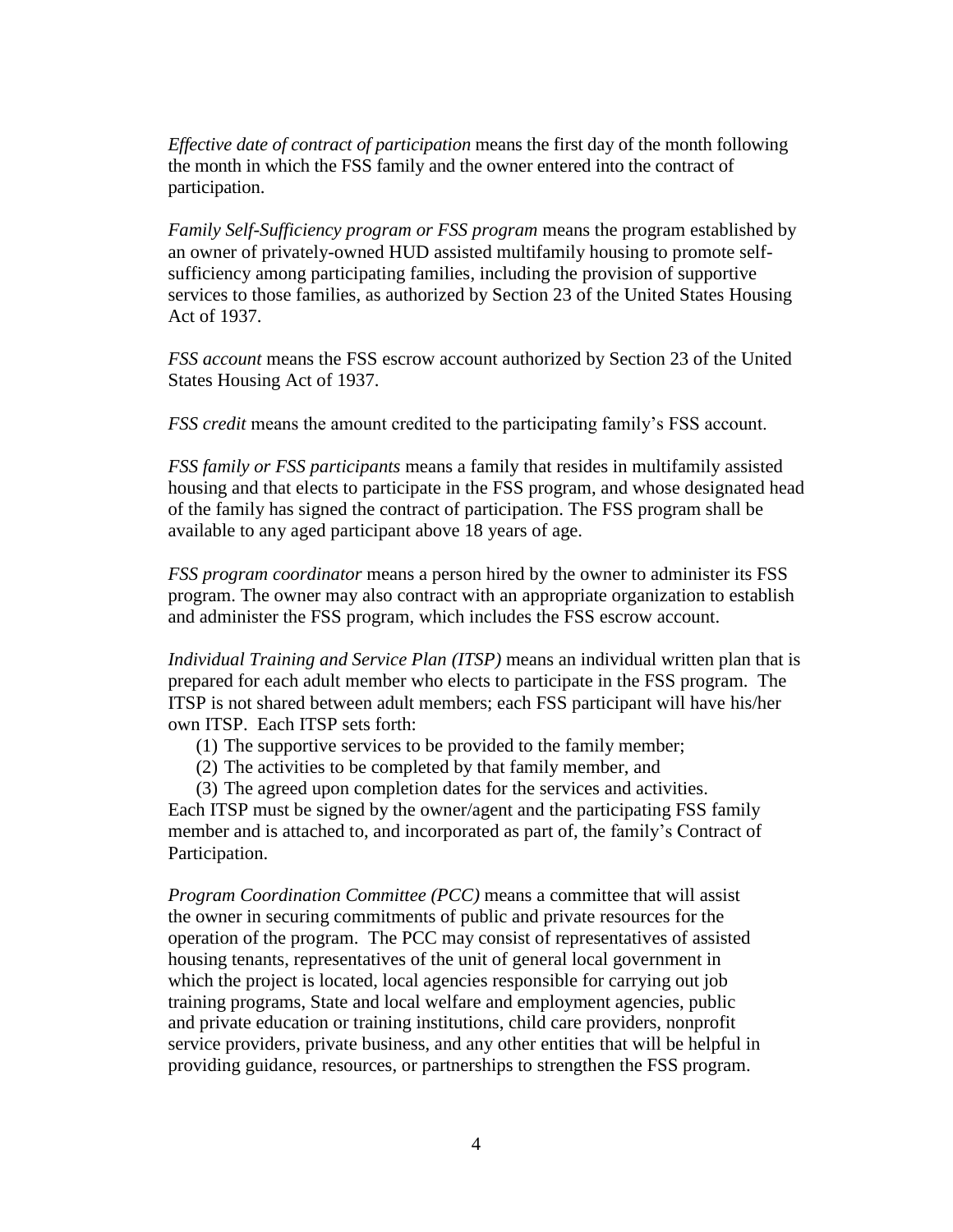*Supportive services* mean those appropriate services that an owner will make available, or cause to be made available through referrals or partnerships to an FSS family under a contract of participation, and may include:

- (1) Child care—child care of a type that provides sufficient hours of operation and serves an appropriate range of ages;
- (2) Transportation—transportation necessary to enable a participating family to receive available services, or to commute to their places of employment;
- (3) Education—remedial education; education for completion of secondary or post-secondary schooling;
- (4) Employment—job training, preparation, and counseling; job development and placement; and follow-up assistance after job placement and completion of the contract of participation;
- (5) Personal welfare—substance/alcohol abuse treatment and counseling;
- (6) Household skills and management—training in homemaking and parenting skills; household management; and money management;
- (7) Counseling—counseling in the areas of:
	- (i) The responsibilities of homeownership;
	- (ii) Opportunities available for affordable rental and homeownership in the private housing market, including information on an individual's rights under the Fair Housing Act; and
	- (iii) Financial capability; and
- (8) Other services—any other services and resources, including case management, that the owner may determine to be appropriate in assisting FSS families to achieve economic independence and selfsufficiency.

*Welfare assistance,* for the FSS program only, is defined as income assistance from federal or state welfare programs and includes only cash maintenance payments designed to meet a family's ongoing basic needs, e.g., TANF. Welfare assistance does not include the following items:

- Nonrecurring, short-term benefits that are designed to deal with a specific crisis; are not intended to meet ongoing needs, and will not extend beyond four months;
- Work subsidies (e.g., payments to employers or third parties to help cover the costs of employee wages, benefits, supervision and training);
- Supportive services (such as child care and transportation), provided to families who are employed;
- Refundable earned-income tax credits:
- Contributions to, and distributions from, Individual Development Accounts under the Temporary Assistance for Needy Families (TANF) program;
- Services such as counseling, case management, peer support, child care information and referral, transitional services that do not provide basic income support;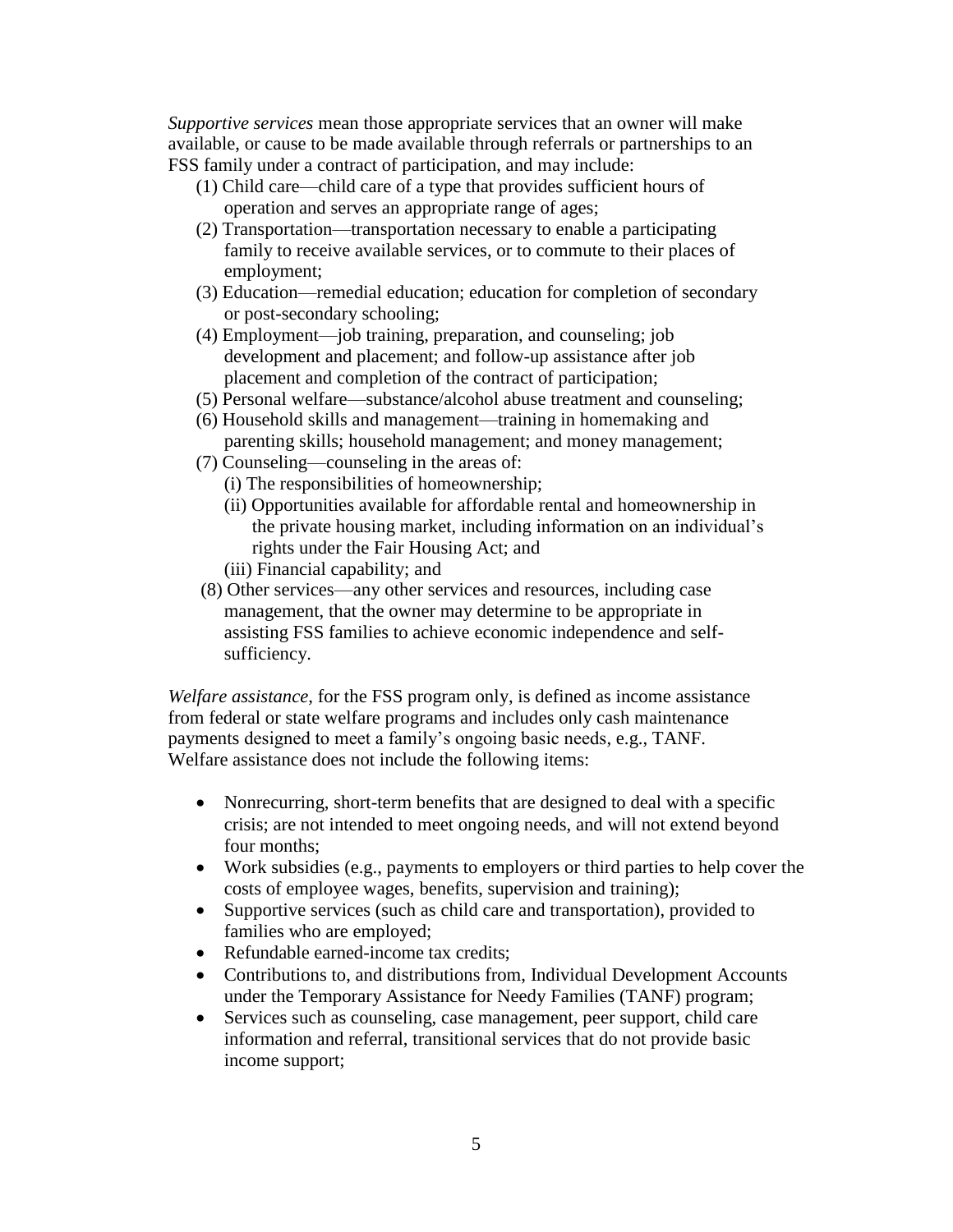- Transportation benefits provided under a Job Access or Reverse Commute project, pursuant to Section 404(k) of the Social Security Act, to an individual who is not otherwise receiving assistance;
- Amounts solely directed to meeting housing expenses;
- Amounts for health care:
- Food stamps and emergency rental and utilities assistance, and
- Supplemental Security Income (SSI), Social Security Disability Income (SSDI), or Social Security.

Note: The welfare assistance definition does not change how income is calculated and reported on the Form HUD-50059. One requirement for an FSS family to complete the FSS program is that all family members must become independent from welfare assistance and remain independent at least one year before the expiration of the term of the Contract of Participation (including any extension thereto). Thus, a definition is provided as to what is considered welfare assistance for the FSS program.

## **II. Summary of Program Requirements**

### **A. Owner Obligations.**

The owner is responsible for the following activities:

- 1. Coordinate services with appropriate local entities. Refer to Section III.B and Section IV.B of this Notice;
- 2. Write an Action Plan and submit to HUD for approval. Refer to Section III.A of this Notice;
- 3. Recruit program participants and, if desirable, screen for motivation. The planned procedure to screen for motivation must be explained in the owner's Action Plan and applied in a non-discriminatory manner. Refer to Section III.C of this Notice;
- 4. Create and execute a contract of participation (CoP) with participating families. Refer to Section IV.D of this Notice;
- 5. Provide service coordination, case management, or coaching, including referring, monitoring, and evaluating supportive services provided to FSS families. Refer to Section III.B and Section IV.B of this Notice;
- 6. Create FSS Escrow accounts and manage deposited funds. Refer to Section IV.E of this Notice;
- 7. Submit quarterly reports to HUD. Refer to Section V.B of this Notice;
- 8. Comply with Fair Housing and Equal Opportunity Requirements. The owner must administer its FSS program in compliance with all applicable fair housing and other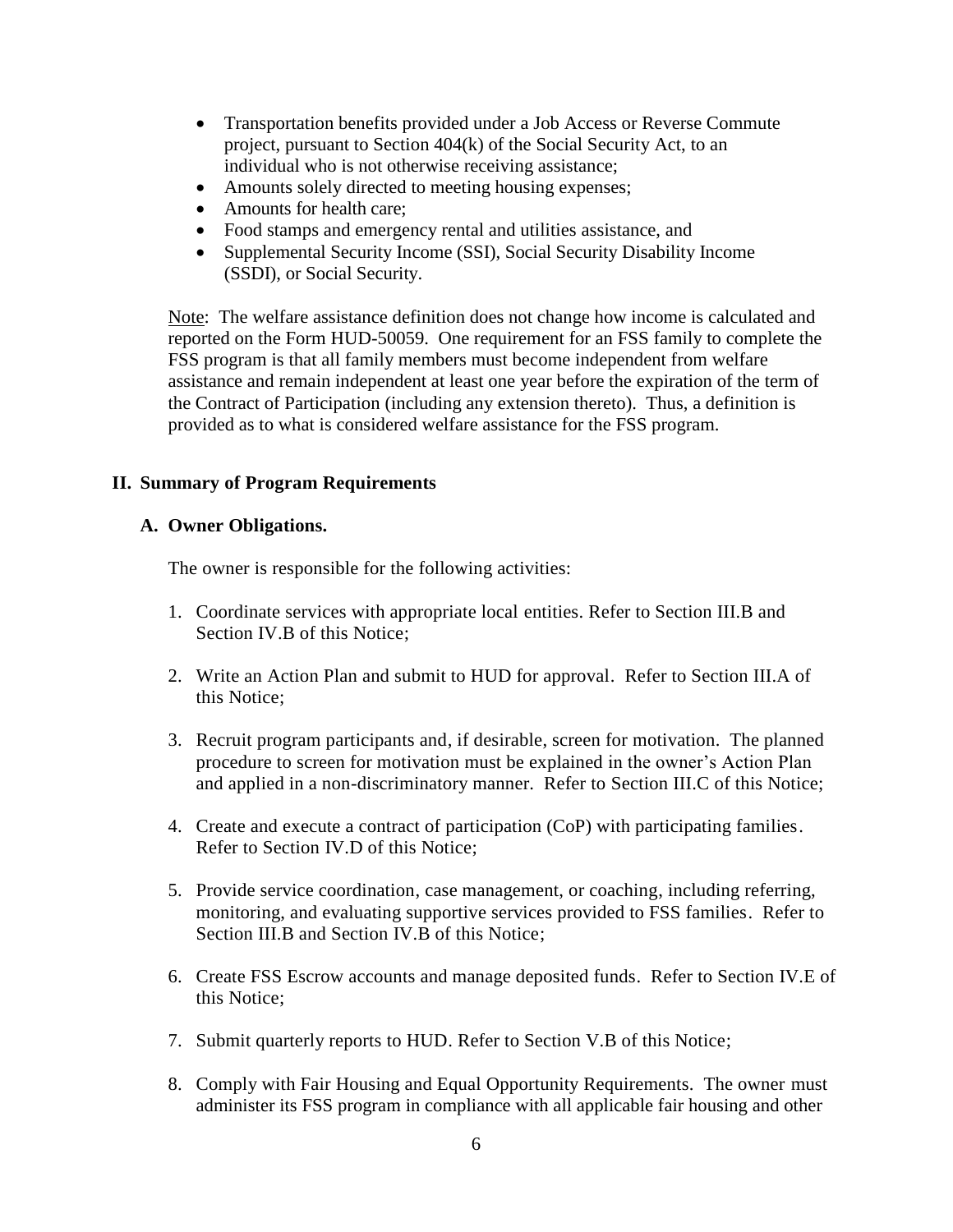civil rights requirements, including the authorities cited at 24 CFR § 5.105(a). This includes, but is not limited to, the Fair Housing Act, Title VI of the Civil Rights Act, Section 504 of the Rehabilitation Act, and titles II or III of the Americans with Disabilities Act, as applicable. The owner must grant reasonable accommodation requests that may be necessary for qualified individuals with disabilities to benefit from the program.

## **B. FSS Family Obligations.**

- 1. Head of household will execute the CoP with owner. Note: The head of household may be changed on the Form HUD-50059 to identify the appropriate household member responsible for the CoP;
- 2. Head of household must seek and maintain suitable employment during the term of the contract (and any extension thereto);
	- a. A determination of "suitable" employment shall be made by the owner based on the skills, education, and job training of the individual designated the head-ofhousehold, and based on the available job opportunities.
- 3. Head of household and those family members who have decided to execute an individual ITSP will work with the owner to set goals that become part of the CoP;
- 4. FSS participants will complete the activities within the dates identified in each ITSP (including any extension thereto);
- 5. All family members must report increases in earned income immediately to property management staff;
- 6. All family members must become independent from welfare assistance and remain independent at least one year before the expiration of the term of the CoP (including any extension thereto). Note: This requirement applies to all family members, not just the FSS participants.
- 7. All family members must comply with the terms of the lease.

### **III.Program Development and Approval Procedures**

### **A. Action Plan.**

1. Requirement for Action Plan. An owner must have a HUD-approved Action Plan that complies with the requirements of this Notice before implementing an FSS program.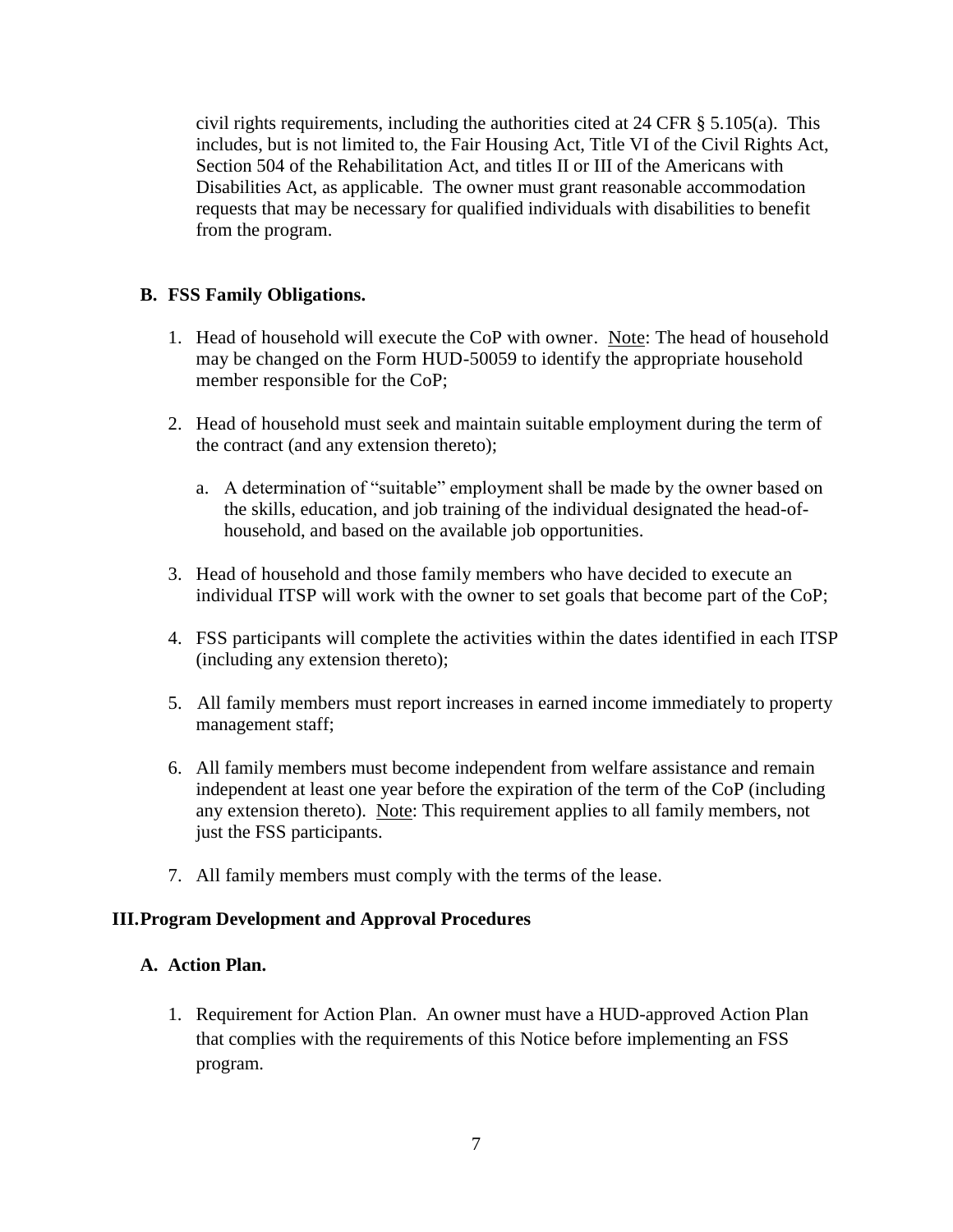- 2. Development of an Action Plan. The owner shall develop an action plan. The Action Plan should be developed in consultation with the public and private entities that will provide tenant services and/or other resources for the operation of the FSS program.
- 3. Action Plan submission and Residual Receipts requests.
	- a. An owner must submit a complete Action Plan to the HUD email box [MF\\_FSS@hud.gov.](mailto:MF_FSS@hud.gov) The Action Plan must be attached to the email as a PDF, Microsoft Word, or other text file. The owner should include the words "Action Plan" in the subject line of the email, along with the project name and contract number. (For example, "Action Plan Brightwood Place ILO6M123456".)
	- b. If an owner is requesting to fund an FSS program coordinator through use of residual receipts, then the owner must complete form HUD-9250, "Funds Authorizations", and submit it as an attachment along with the Action Plan in the email sent to HUD. Also refer to Section IV.C of this Notice.
- 4. HUD approval of the Action Plan.
	- b. HUD Headquarters monitors the email box [MF\\_FSS@hud.gov.](mailto:MF_FSS@hud.gov) HUD Headquarters will route the Action Plan and residual receipts request, if applicable, to the property's Account Executive (AE) in the appropriate local field office.
	- c. As part of the approval process, HUD will assess owner's capacity to effectively run an FSS program by reviewing the property's recent Management and Occupancy Review (MOR) and the Financial Assessment Subsystem (FASS) score. The owner must demonstrate a rating of Satisfactory or higher on the most recent Management and Occupancy Review. In addition, the owner must be current in the submission of Annual Financial Statements in the form required by the Department and Monthly Accounting Reports for the prior three-year period, and have resolved all compliance flags.
	- d. The AE will follow up with the owner if there are any questions about the Action Plan and the AE will issue final approval of the Action Plan and residual receipts request, if applicable.
	- e. Owners shall not begin operating their FSS program before receiving the official approval from HUD.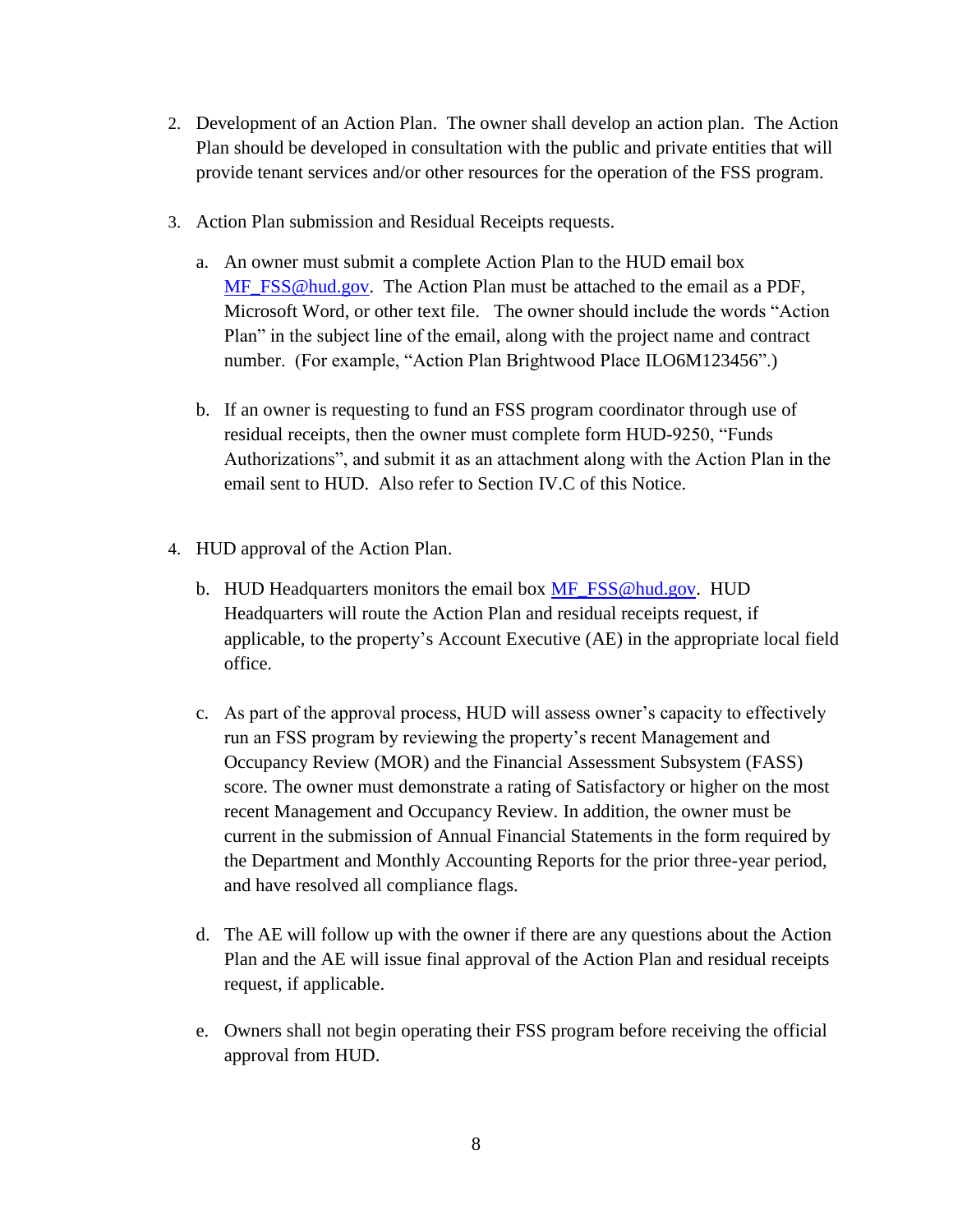- 5. Revision. Following HUD's initial approval of the Action Plan, no further approval is required unless an owner proposes to make policy changes and/or increase the size of its program, or if HUD requires other changes. Modification for increased program size is required only if there is a concurrent request for an additional residual receipts amount.
- 6. Contents of Plan. The Action Plan shall describe the policies and procedures of the FSS program and shall contain, at a minimum, the following information:
	- a. Family demographics. A description of the number, size, characteristics, and other demographics (including racial and ethnic data), and the supportive service needs of the families expected to participate in the FSS program;
	- b. Estimate of participating families. An estimate of the number of eligible FSS families who can reasonably be expected to receive supportive services under the FSS program, based on available and anticipated Federal, State, local, and private resources;
	- c. FSS family selection procedures. Owners must provide a description of the procedures to select families for participation in the FSS program. Owners must also explain how their proposed selection procedures ensure that families will be selected without regard to race, color, religion, sex, disability, familial status, or national origin. The description should include any ineligibility criteria, such as a record of failing to comply with lease requirements or having been previously terminated from the FSS program. The FSS family selection procedures must be in accordance with Section III.C of this Notice;
	- d. Incentives plan. A description of the incentives that the owner intends to offer eligible families to encourage their participation in the FSS program. The incentives plan provides for the establishment of the FSS escrow account and lists any other incentives offered by the owner;
	- e. Outreach efforts. A description of the planned efforts to recruit FSS participants from among eligible families and the notification method that will assure that both minority and non-minority groups are informed about the FSS program, including efforts to ensure meaningful program access for persons with Limited English Proficiency and effective communication with individuals with disabilities;
	- f. FSS activities and supportive services. A description of the activities and supportive services that both public and private resources will provide to FSS families and a list of those identified agencies. Include a description of who will coordinate supportive services for the FSS family, such as an FSS program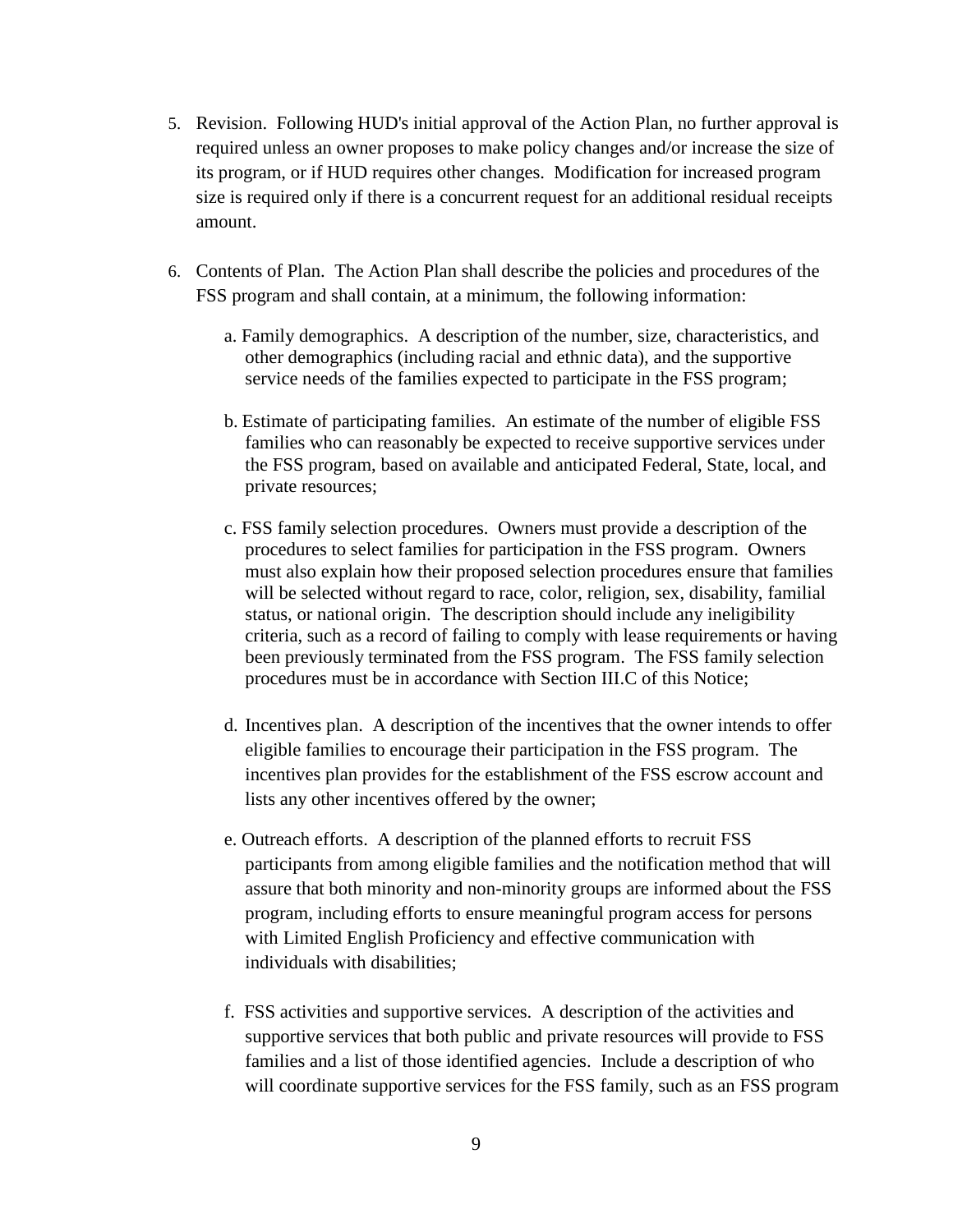coordinator, Program Coordinating Committee (PCC), or other qualified entity. The owner will determine the qualifications of an "other qualified entity";

Note: Public Housing FSS coordinators may serve residents of multifamily housing, but Public Housing Resident Opportunities and Self Sufficiency (ROSS) coordinators shall not serve residents of multifamily housing.

- g. Funding. A description of how an FSS program coordinator will be funded, whether from public/private sources or from residual receipts. The funding plan should demonstrate immediate or near-term availability of resources to sustain a program coordinator position, and include a strategy for continuing funding over at least the next five years.
- h. Identifying family support needs. A description of how the FSS program will identify the needs and deliver the services and activities according to the needs of the FSS families.
- i. Owner's policies concerning terminating participation in the FSS program and the withholding of escrow funds, due to a family's failure to comply with the requirements of its CoP. The plan must also describe the grievance and hearing procedures that will be available to FSS participants wishing to appeal the owner's decision related to the family's FSS participation. Owners may also want to include policies for denying FSS participation to families owing money to the owner and actions to be taken if an FSS family underreports income or assets.
- j. Rights of non-participating families. A statement assuring that a family's election not to participate in the FSS program will not affect the family's admission to assisted housing or the family's right to occupancy in accordance with its lease.
- k. Timetable for program implementation. A timetable for implementation of the FSS program.
- 7. Optional additional information. Any other information to support the owner's proposed plan.
- 8. Eligibility of a combined program. An owner that wishes to operate a joint FSS program with another multifamily assisted housing owner or public housing authority (PHA) may combine resources to coordinate supportive services. To do this, the owners/PHA must submit a joint Action Plan and a signed agreement to create and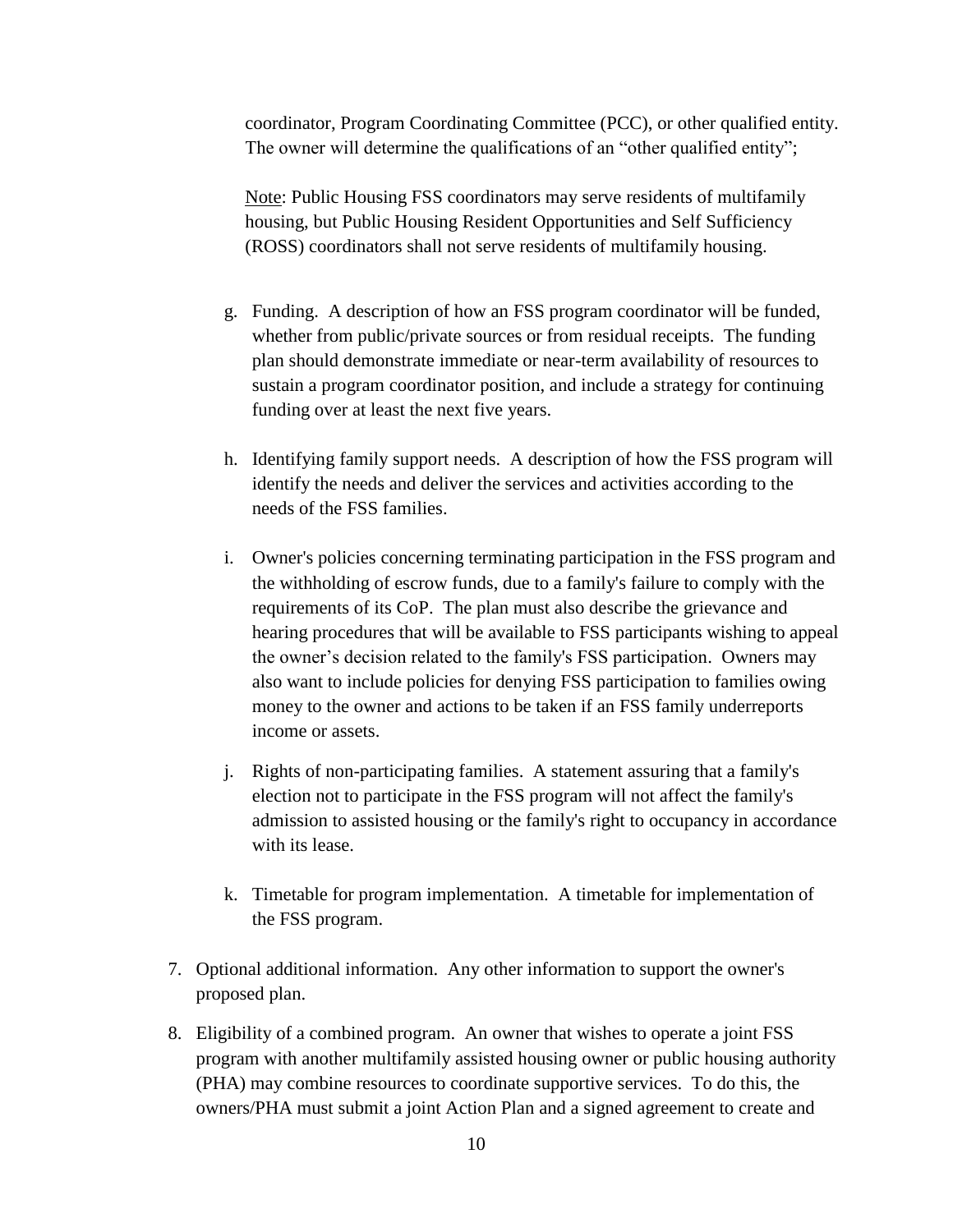operate a combined FSS program. An owner with multiple properties participating in FSS has the discretion to choose between submitting an individual Action Plan for each property, or a "joint" Action Plan for multiple properties.

#### **B. Local coordination.**

Each participating owner must coordinate efforts in securing commitments of public and private resources for the operation of the program. This coordination will also assist the owner in developing the Action Plan and in implementing the program.

Although the owner is not required to establish a Program Coordinating Committee (PCC), the owner may establish a PCC or coordinate services through the PCC of a local PHA with an established FSS program. The owner may also partner with one or more private owners in the community to have a joint PCC. Refer to 24 CFR Part 984 for additional information on a PCC.

The owner must articulate in the Action Plan all commitments secured and provide a description of *who* will coordinate supportive services for the FSS family.

#### **C. FSS family selection procedures.**

- 1. FSS selection. Eligible families must be selected according to an objective system, such as a lottery, the length of time living in subsidized housing, the date the family expressed an interest in participating in the FSS program, prior participation with poor results, history of on-time rent payments, or no lease violation notices within the past year. The owner must describe the objective selection system in the Action Plan. The FSS selection must comply with all fair housing and equal opportunity requirements. See Section II.A.8.
- 2. Motivation as a selection factor. An owner may screen families for interest in and motivation to participate in the FSS program, provided that the factors utilized by the owner are those which solely measure the family's interest and motivation, and those factors are applied in a non-discriminatory manner. Motivation must be based on reasonable and observable actions, rather than subjective measures.
	- a. Permissible motivational screening factors may include requiring attendance at FSS orientation sessions or preselection interviews, the percentage of adult household members who will participate, or performing certain tasks which indicate the family's willingness to meet the terms of the FSS CoP. Assigned tasks must be readily accomplishable by the family, based on the family members'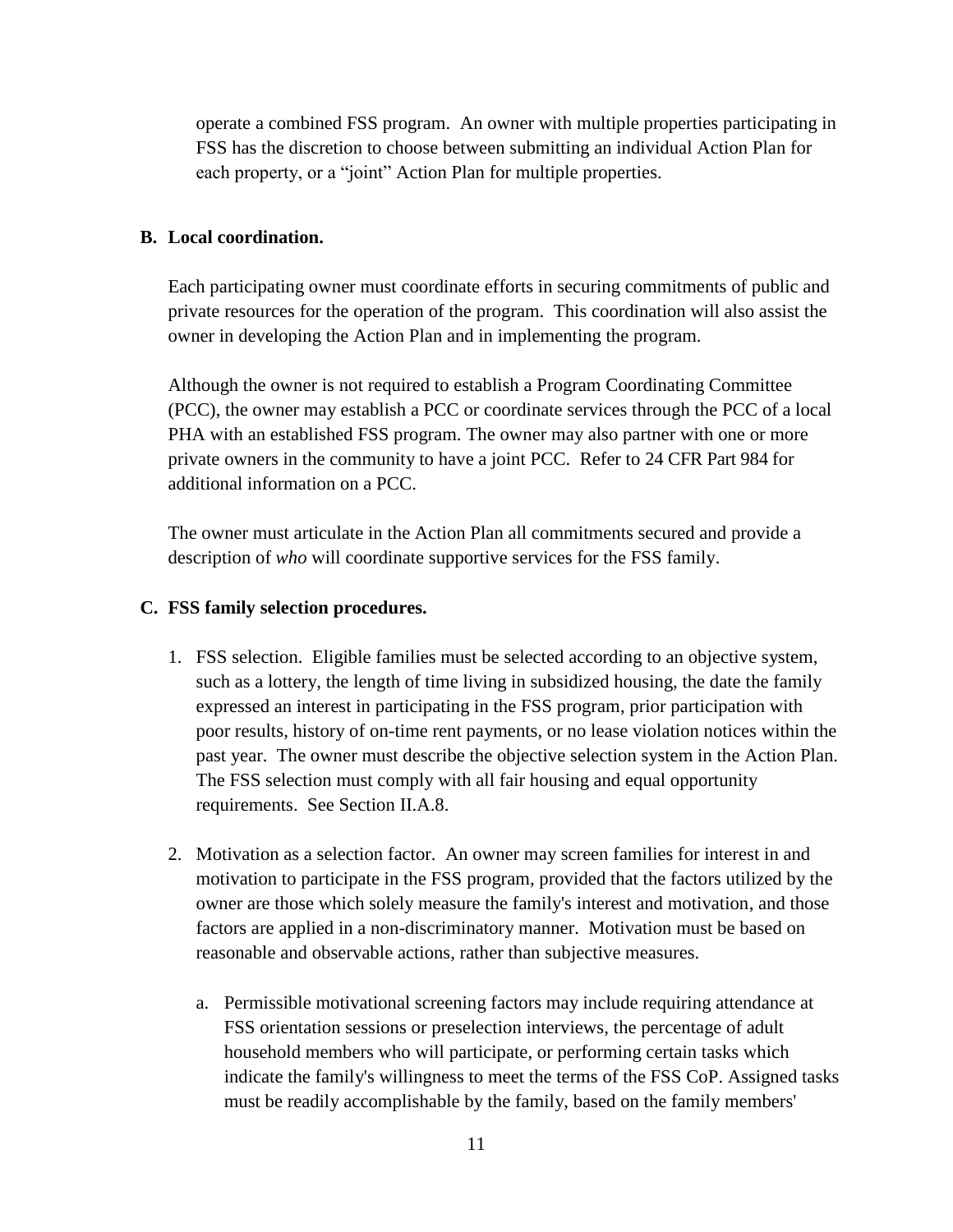situations. Reasonable accommodations must be made for individuals with disabilities, including individuals with physical, mental, or developmental disabilities.

b. Prohibited motivational screening factors. Any factors which may operate to discriminate because of race, color, national origin, religion, sex, disability, or familial status or have an unjustified discriminatory effect because of a protected class are prohibited. For example, discriminatory treatment toward individuals with disabilities or minority or non-minority groups are prohibited. Examples of prohibited criteria include a family's educational level, educational or standardized motivational test results, previous job history or job performance, credit rating, marital status, number of children, and sensory or manual skills.

### **D. On-site facilities.**

Subject to HUD approval, owners may use common areas or unoccupied Section 8 dwelling units to provide space for supportive services and service coordination as part of an FSS program. Subsidy will not be provided for a Section 8 unit used or taken offline for this purpose. Owners must ensure that facilities are accessible to individuals with disabilities and grant reasonable accommodation requests that may be necessary for individuals with disabilities to benefit from the program.

### **IV.Program Operation**

## **A. Program Implementation Timetable.**

- 1. Action Plan. There is no implementation deadline. However, the program cannot begin operation until HUD has approved the owner's action plan. Operation means that activities such as outreach, participant selection, and enrollment have begun.
- 2. Residual Receipts. Owners using residual receipts to employ an FSS program coordinator must begin program operation within 12 months of the approval date to use the residual receipts. If this does not occur, the owner must submit an updated action plan for HUD approval. Amounts not covered by an approved, updated plan of action must be returned to the residual receipt account prior to the close of the project fiscal year.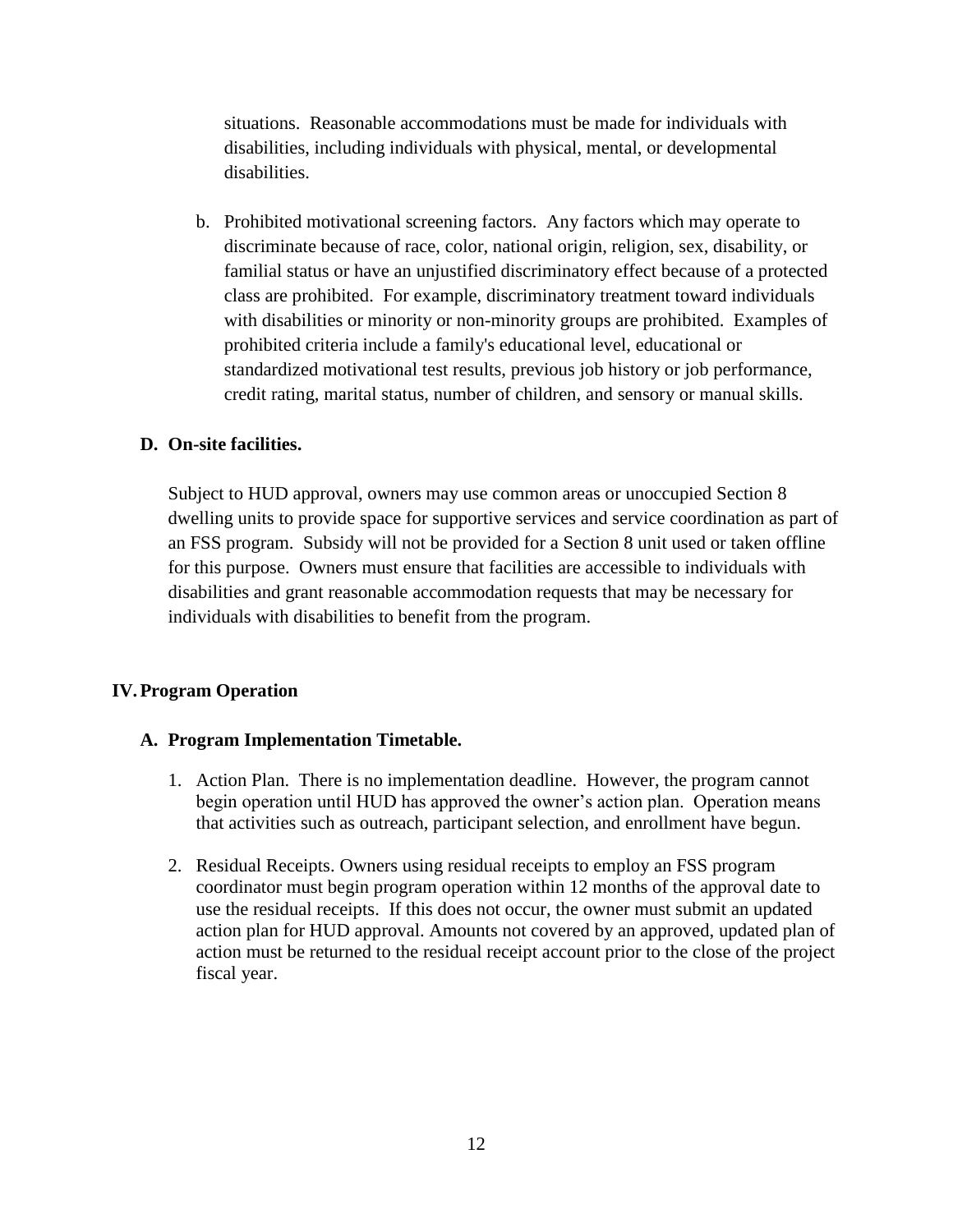## **B**. **Coordination of Supportive Services.**

The owner, FSS program coordinator, or other qualified entity must link program participants to supportive services, programs, and educational opportunities required to achieve economic self-sufficiency.

- 1. Staffing Options.
	- a. Owners are obligated to refer FSS participants to appropriate supportive services and programs; support and monitor ongoing participation of the FSS participant, and manage escrow accounts. Owners (or their management agents) may meet this obligation by directly employing one or more FSS program coordinators or they may have property management staff or other contracted professionals perform the FSS program coordinator's functions.
	- b. An owner (or its management agent) may employ one or more FSS program coordinators to administer its FSS program.
	- c. Owners may retain the services of one or more FSS program coordinators through a contract or other such agreement with an appropriate organization. Owners may also contract with a third party agency to establish and administer the entire FSS program (including managing the FSS escrow accounts).
- 2. Responsibilities.
	- a. The owner, an FSS program coordinator, or other qualified entity must perform the following functions:
		- (1) Build partnerships with employers and service providers in the community to ensure that FSS program participants are linked to the supportive services they need to achieve self-sufficiency;
		- (2) Prepare an Individual Training and Services Plan (ITSP) for the head of the FSS family and each adult member of the family who elects to participate in the FSS program;
		- (3) Ensure that the services included in the participating family's CoP are provided on a regular, ongoing, and satisfactory basis;
		- (4) Provide ongoing case management as needed;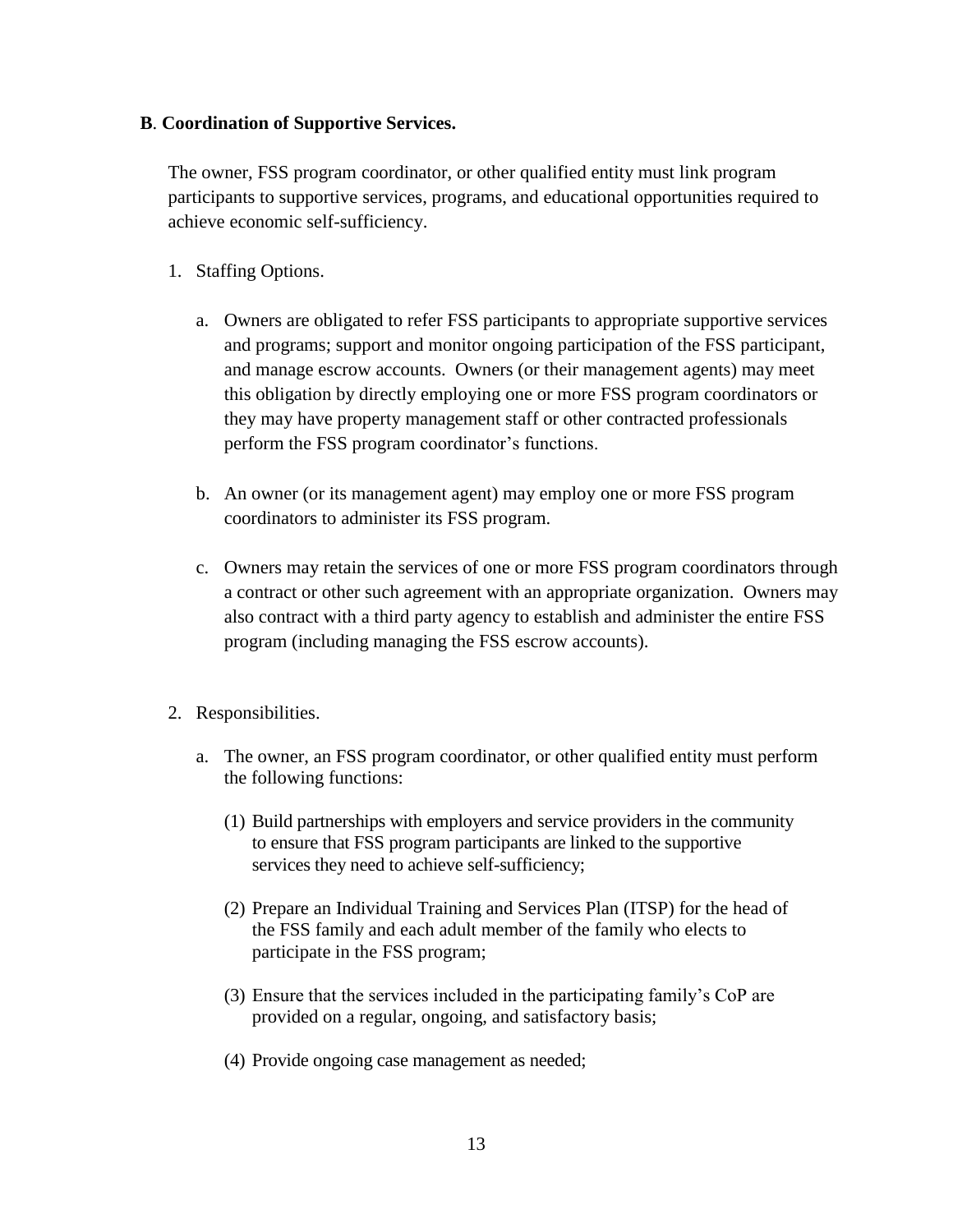- (5) Work with participants to help them fulfill the responsibilities of their CoPs;
- (6) Ensure that FSS escrow accounts are established and properly maintained; and
- (7) Monitor the progress of participants and evaluate the overall success of the program.
- b. Other Duties.
	- (1) The owner, an FSS program coordinator, or other qualified entity may perform job development functions (e.g. outreach to potential employers) for the FSS program; and
	- (2) The owner, an FSS program coordinator, or other qualified entities are encouraged to ensure that participants have greater access to financial education/literacy/empowerment/coaching programs. Such programs will help family members to acquire the knowledge and skills to make informed and effective decisions that ultimately help them reach their goals and achieve self-sufficiency. This includes partnering with organizations that can conduct financial education workshops that cover topics such as credit, debt, savings, budgeting, asset building and banking services, and/or organizations that can provide financial coaching. For information on financial literacy tools and resources available to help HUD-assisted families enhance their financial literacy and asset building skills, please see Notice PIH 2014 -26.
- 3. Staffing Guidelines.

Under normal circumstances, one full-time FSS program coordinator should be able to serve approximately 25 individual FSS participants, depending on the FSS program coordinator's case management functions. If the owner employs an additional full time FSS program coordinator, the additional full-time FSS program coordinator should enable the program to serve approximately 50 individual FSS participants. HUD may also approve one part-time FSS program coordinator if the owner plans to serve less than 25 individual participants. An additional part-time FSS program coordinator may also be employed at the same hours-participant ratio.

#### **C. Use of Residual Receipts.**

Owners may use available residual receipts to support the position of the FSS program coordinator. Residual receipts may not be used for any other FSS program expense other than supporting the position of the FSS program coordinator.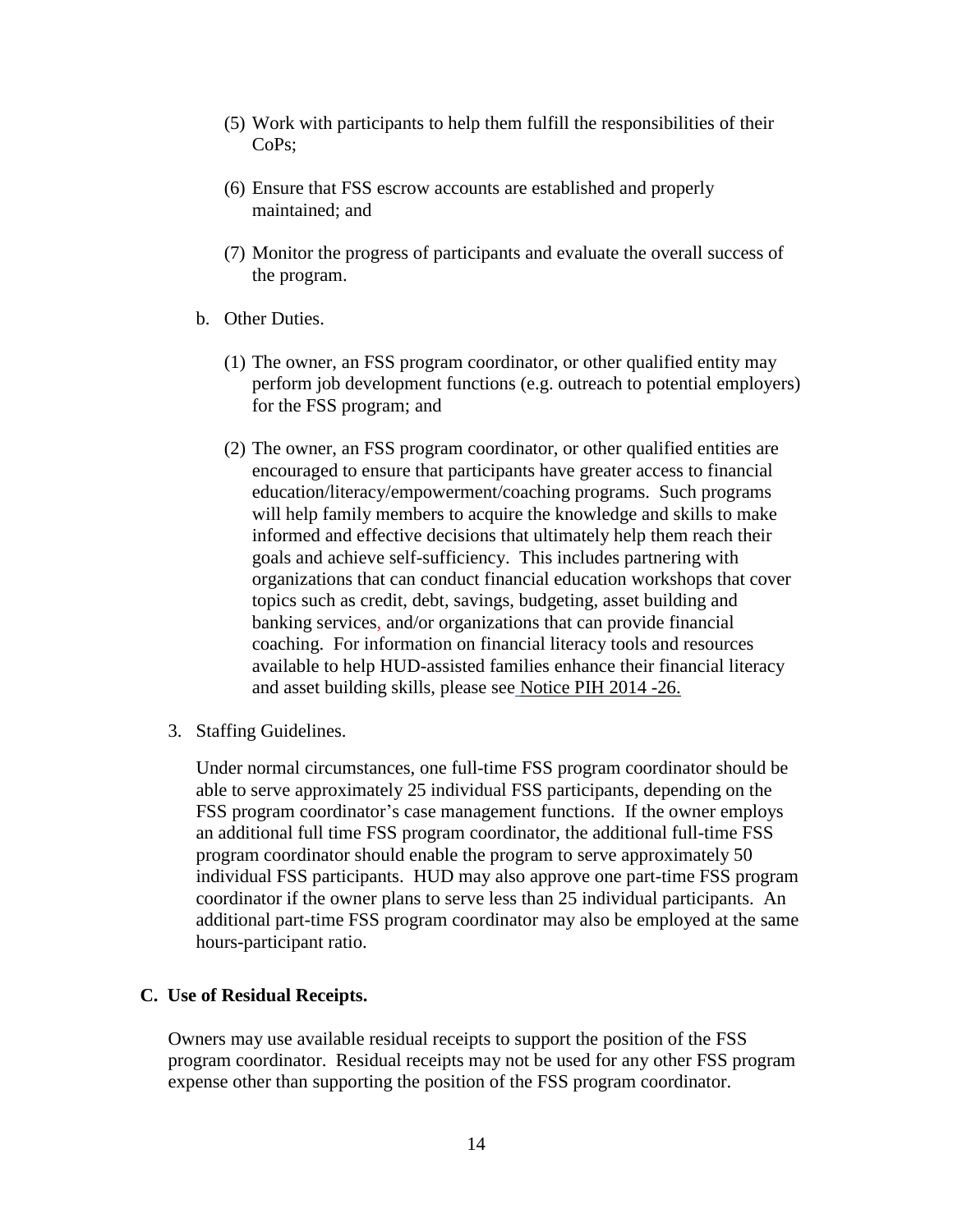- 1. There is no account minimum that must be maintained before owners may use available funds. Owners can use any amount they have in their residual receipts account to pay for the FSS program coordinator.
- 2. To justify approved residual receipt amounts, owners must establish an acceptable FSS program coordinator to individual FSS participant ratio within nine months of the residual receipts approval date and on an ongoing basis thereafter. HUD may reduce future residual receipt amounts if participant levels fall short of the initial approved program size. See Section IV.B.3 above for information on staffing guidelines.
- 3. Owners may set salary amounts, but they must be supported by comparables for similar positions in the local jurisdiction. Owners must maintain this supporting documentation in their program files and make the files available to HUD upon request. If the owner does not have comparables on file, or the comparables do not support the approved residual receipts amounts, HUD may suspend or terminate further use of residual receipts.

Note: Residuals receipt accounts have no bearing on escrows accounts. See Section IV.E for established of an escrow account.

## **D. Contract of Participation (CoP)**

Each family that is selected to participate in an FSS program must enter into a CoP with the owner/agent that operates the FSS program. The CoP shall be signed by both the owner/agent and the head of the FSS family. The head of the FSS family must be the head of household for eligibility and rent determination purposes.

- 1. Form and content of CoP.
	- a. General. The CoP incorporates the Individual Training and Services Plans (ITSPs). See Attachments A and B to this Notice.
	- b. The CoP shall set forth the following principal terms and conditions governing participation:
		- (1) The rights and responsibilities of the FSS family;
		- (2) The rights and responsibilities of the owner;
		- (3) The services to be provided to FSS participants, and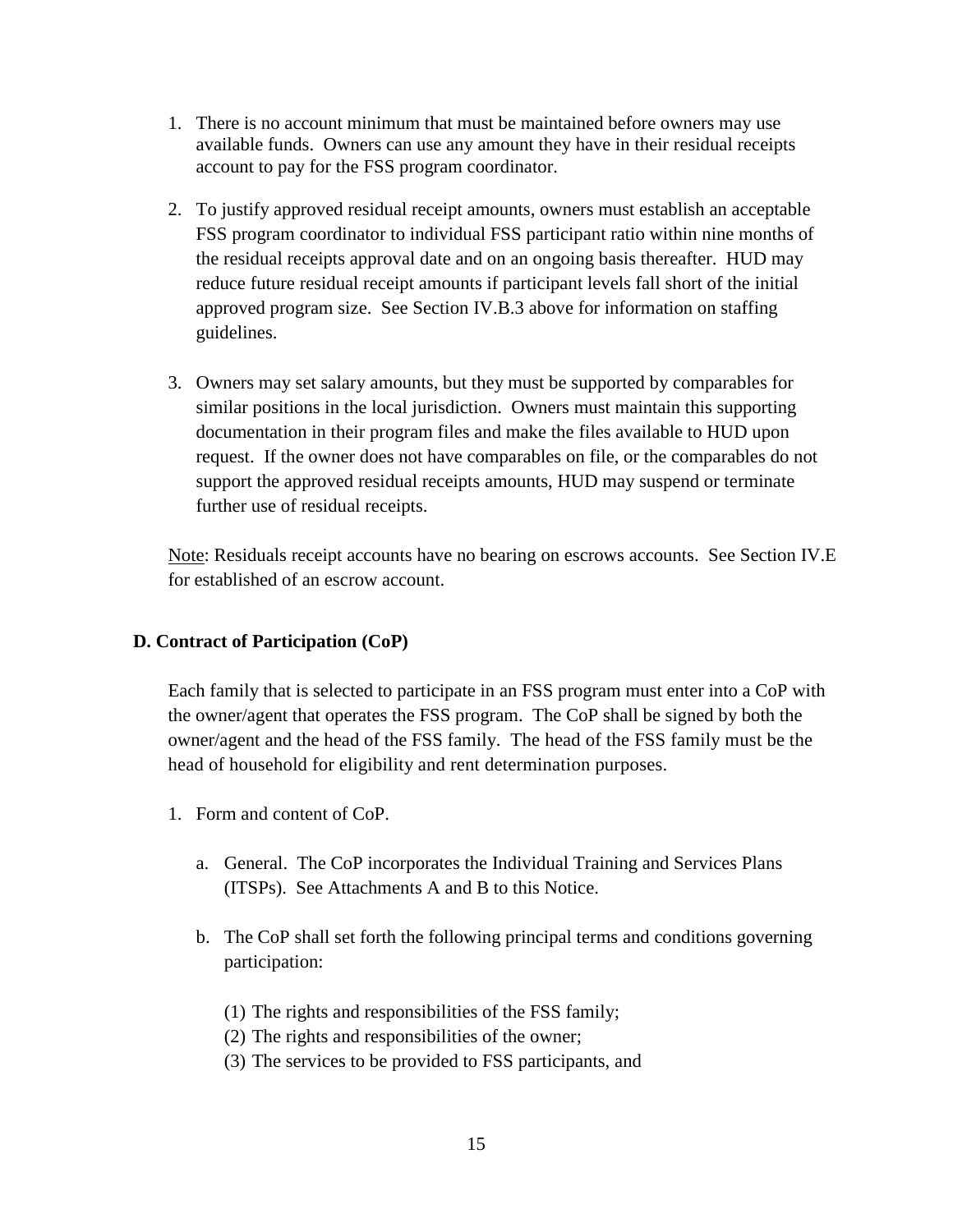(4) The activities to be completed by the head of the FSS family and any other adult member of that household who elects to participate in the program.

The contract lists the family's current annual income, the amount of earned income (included in the annual income) and the family's total tenant payment (TTP) when the family begins its FSS participation. During the term of the contract, increases in earned income and TTP are compared to the initial amounts listed in the contract and are used to calculate escrow credits.

c. ITSPs. Every participating adult member of the FSS family must work with the owner, FSS program coordinator, or other qualified entity to create an ITSP. The ITSP lists the services to be provided to each participating family member, the activities to be completed by the family member, and the agreed-upon completion dates of the services and activities. ITSPs should be reviewed regularly with the family and changed as necessary to reflect new interests and circumstances.

The family's ITSPs are attached to and are a part of the CoP (see sample ITSP in Attachment B to this Notice).

- d. Interim goals. The ITSPs of participating family members shall establish specific interim and final goals by which the owner and the family will measure the family's progress toward fulfilling the obligations of the CoP and becoming self-sufficient. For each participating FSS family that has household members that are a recipient of welfare assistance, the owner must establish as an interim goal that the family become independent from welfare assistance and remain independent at least one year before the expiration of the term of the CoP (including any extension thereto) in order to receive their escrow funds. The ITSP establishes specific interim and final goals by which the owner and the family can measure the family's progress toward self-sufficiency.
- e. Compliance with lease terms. The CoP shall include the obligation of the family to comply with the terms and conditions of the family's lease.
- f. Employment obligation.
	- (1) Head of family obligation. The head of household shall be required under the CoP to seek and maintain suitable employment during the term of the contract and any extension thereto. Although other members of the FSS family may seek and maintain employment during the term of the contract, only the head of household is required to seek and maintain suitable employment. It is permissible for the head of household to attend school full-time prior to the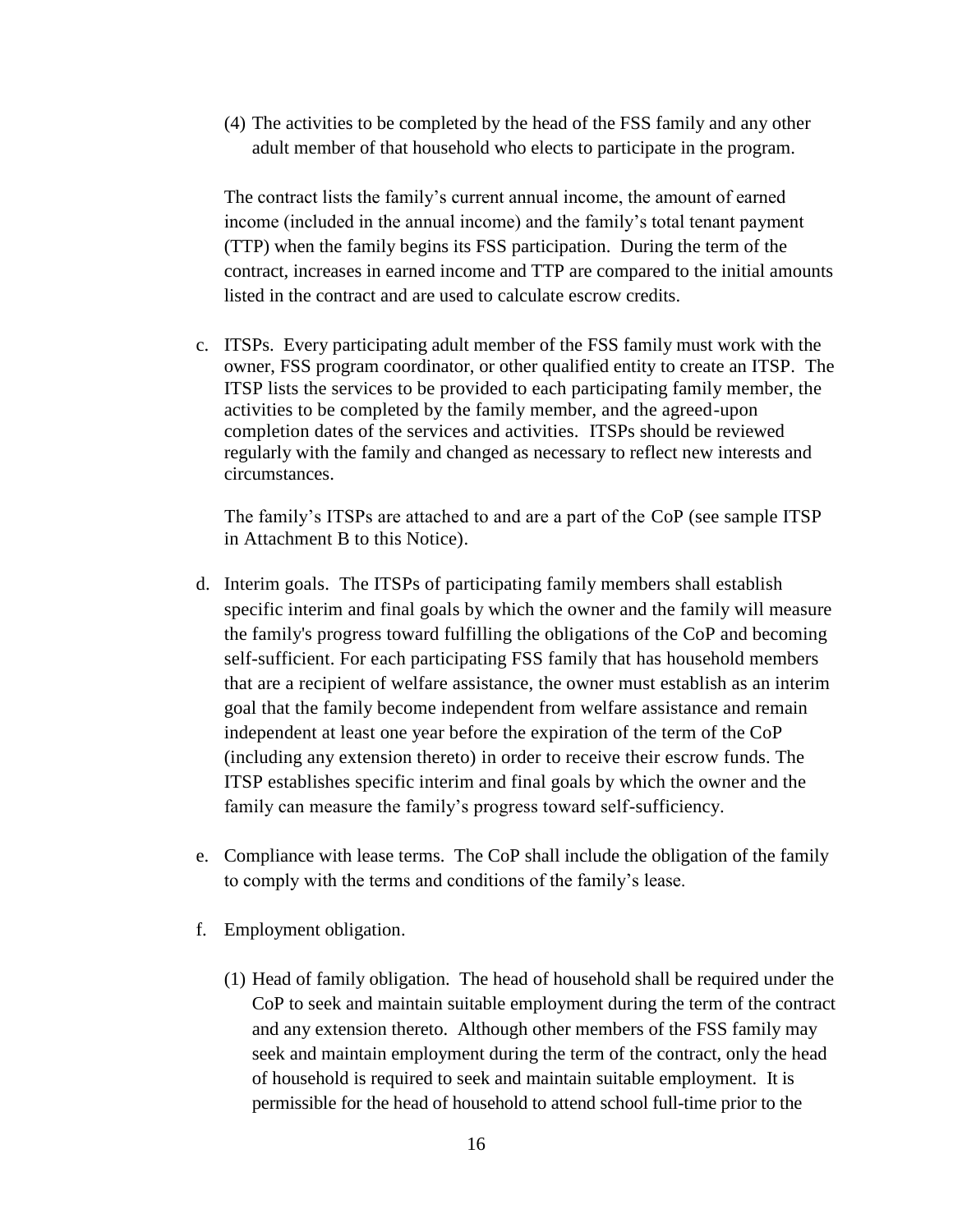search for employment. There is no minimum employment period. The head of household may be changed on the Form HUD-50059 to identify the appropriate household member responsible for the employment obligation;

- (2) Seeking employment. The obligation to seek employment means that the head of household has applied for employment, attended job interviews, and has otherwise followed through on employment opportunities.
- (3) Determination of suitable employment. The owner shall determine the suitability of employment based on the skills, education, and job training of the head of household and the available job opportunities within the local area.
- g. Consequences of noncompliance with the CoP. The CoP shall specify that if the FSS family fails to comply (without good cause) with the terms and conditions of the contract, the owner may terminate the family's participation in the FSS program and withhold any funds held in the family's escrow account. The owner must return the FSS family's escrow to HUD by creating a negative Owner/Agent Request (OARQ) adjustment on the property's HAP voucher. All forfeited escrow account funds must be remitted to HUD. Refer to Section IV.E.7 of this Notice.
- 2. Term of CoP.
	- a. The contract is effective the first of the month after its execution; and
	- b. An FSS family must fulfill contract obligations within the term of the CoP, which may be up to 5 years after the effective date of the contract. The owner determines when the FSS family has fulfilled all of its responsibilities under the contract and this can be less than the initial 5 year term.
	- c. An owner may not execute a CoP with an FSS family for a term longer than the remaining term of the owner's Section 8 HAP contract. If the HAP contract's term is less than 5 years, the CoP may be extended upon renewal of the Section 8 contract, so long as the HAP contract's renewal term covers the full term of the CoP.

For example:

- An owner's Section 8 HAP contract expires March 31, 2020.
- A CoP with an effective date of February 1, 2016 must have an expiration date no later than March 31, 2020.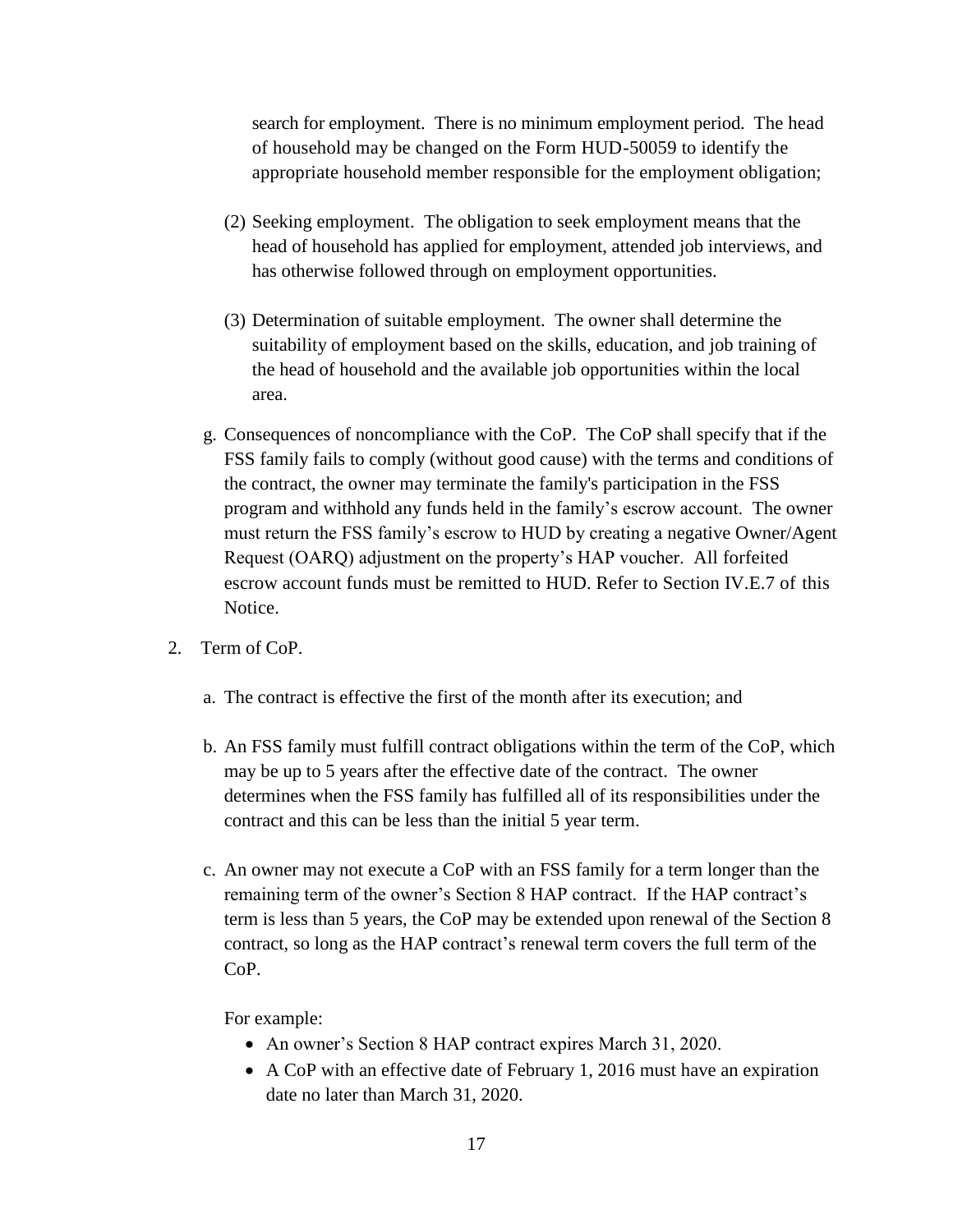- The owner renews their Section 8 HAP contract for a 5-year term, the HAP contract now expires March 31, 2025.
- The term and expiration date of the CoP may be extended to 5 years from the original CoP effective date: The CoP now expires January 31, 2021.
- d. If the property offering the FSS program is sold, the next owner is obligated to assume and meet the terms of the FSS contracts, as long as the rental subsidy continues.
- 3. Contract extension.

If the 5-year term of the CoP is near the expiration date, the FSS family may request a contract extension. An FSS family must submit a written request which shall include a description of the need for the extension. The owner shall provide a written extension to the term of the contract for a period not to exceed two years, provided that the owner finds that good cause exists for granting the extension. "Good cause" means circumstances beyond the control of the FSS family, such as a serious illness or involuntary loss of employment. Extension of the CoP will entitle the FSS family to continue to have amounts credited to its escrow account. The owner may also extend the contract of participation to allow a family time to meet its required interim goal of remaining off welfare for 12 consecutive months.

- 4. Availability of supportive services.
	- a. Good faith effort to replace unavailable services. If a social service agency fails to deliver the supportive services pledged under an FSS family member's ITSP, the owner shall make a good faith effort to help the family member obtain these services from another agency.
	- b. Assessment of need for services. If the owner is unable to obtain the services from another community agency, the owner shall reassess the family's needs and determine whether other available services would achieve the same purpose. If other available services would not achieve the same purpose, the owner shall determine whether the unavailable services are integral to the FSS family's advancement or progress toward self-sufficiency. If the unavailable services are:
		- (1) Determined not to be integral to the FSS family's advancement toward selfsufficiency, the owner shall revise the ITSP to delete these services. The owner shall also modify the CoP to remove any obligation on the part of the FSS family to accept the unavailable services, or
		- (2) Determined to be integral to the FSS family's advancement toward selfsufficiency, the owner may declare the CoP null and void. Nullification of the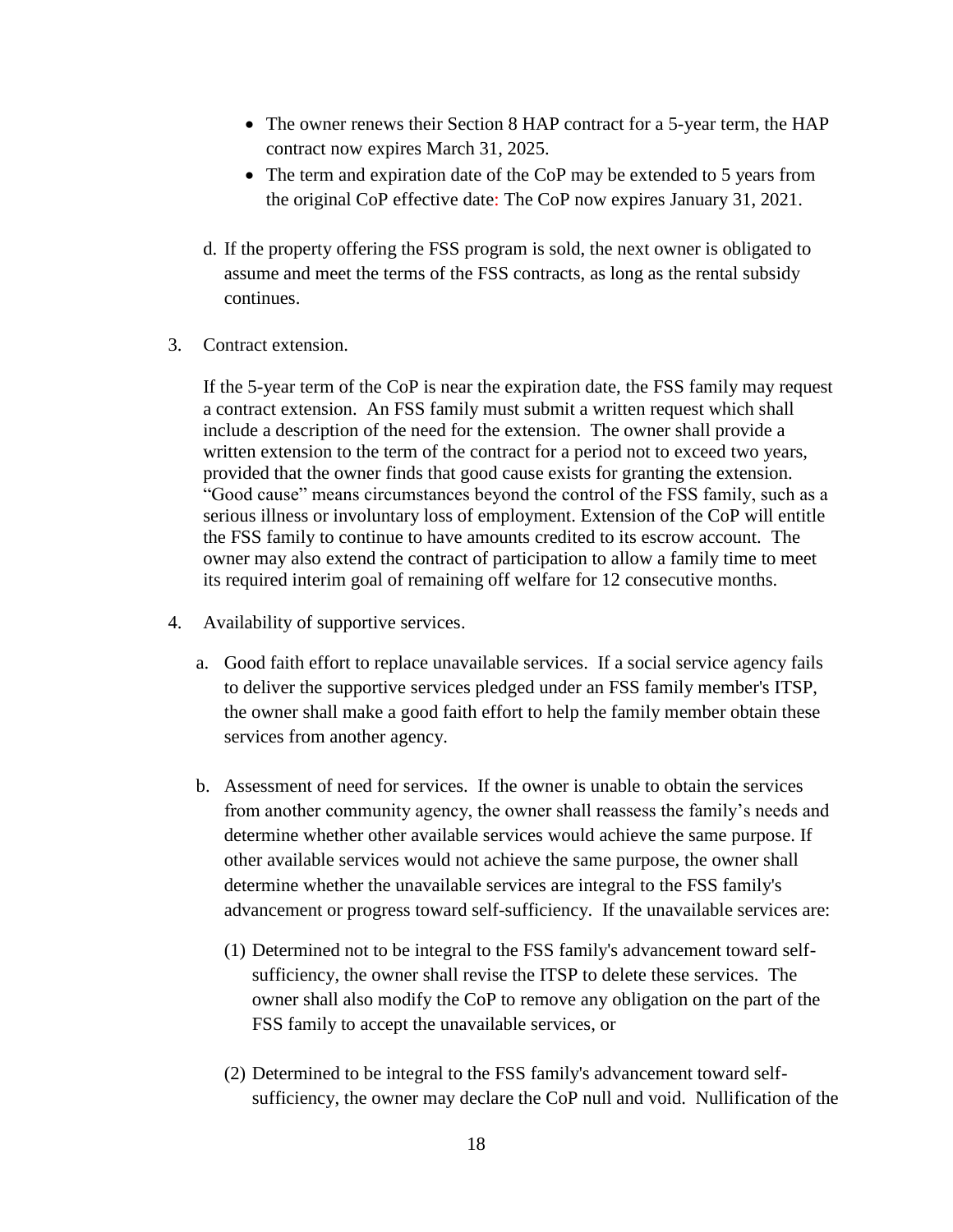contract due to the unavailability of supportive services is not grounds for termination of other services or Section 8 assistance.

All accrued escrow funds will be forfeited and returned to HUD in accordance with Section IV.E.7 of this Notice.

5. Modification.

The owner may modify the CoP of an FSS family by mutual agreement with the family to:

- a. Amend the ITSP. To the greatest extent possible, owners should work with participants to modify the ITSP as needed to keep participants working toward self-sufficiency;
- b. Extend the contract term for up to two years in accordance with Section  $IV(D)(3)$ ; or
- c. Change the head of the family if the designated head moves and leaves family members in the assisted unit.
- 6. Completion of the contract.

The CoP is considered to be completed and a family's participation in the FSS program is considered to be concluded, when the FSS family has fulfilled all of its obligations under the CoP on or before the expiration date of the contract (including any extension thereto).

- 7. Termination of the contract.
	- a. The CoP is automatically terminated if the family's Section 8 assistance is terminated in accordance with HUD requirements.
	- b. Owners may terminate contracts before the expiration date based on the following situations:
		- (1) By mutual consent of the parties;
		- (2) The failure of the FSS family to meet its obligations under the CoP without good cause;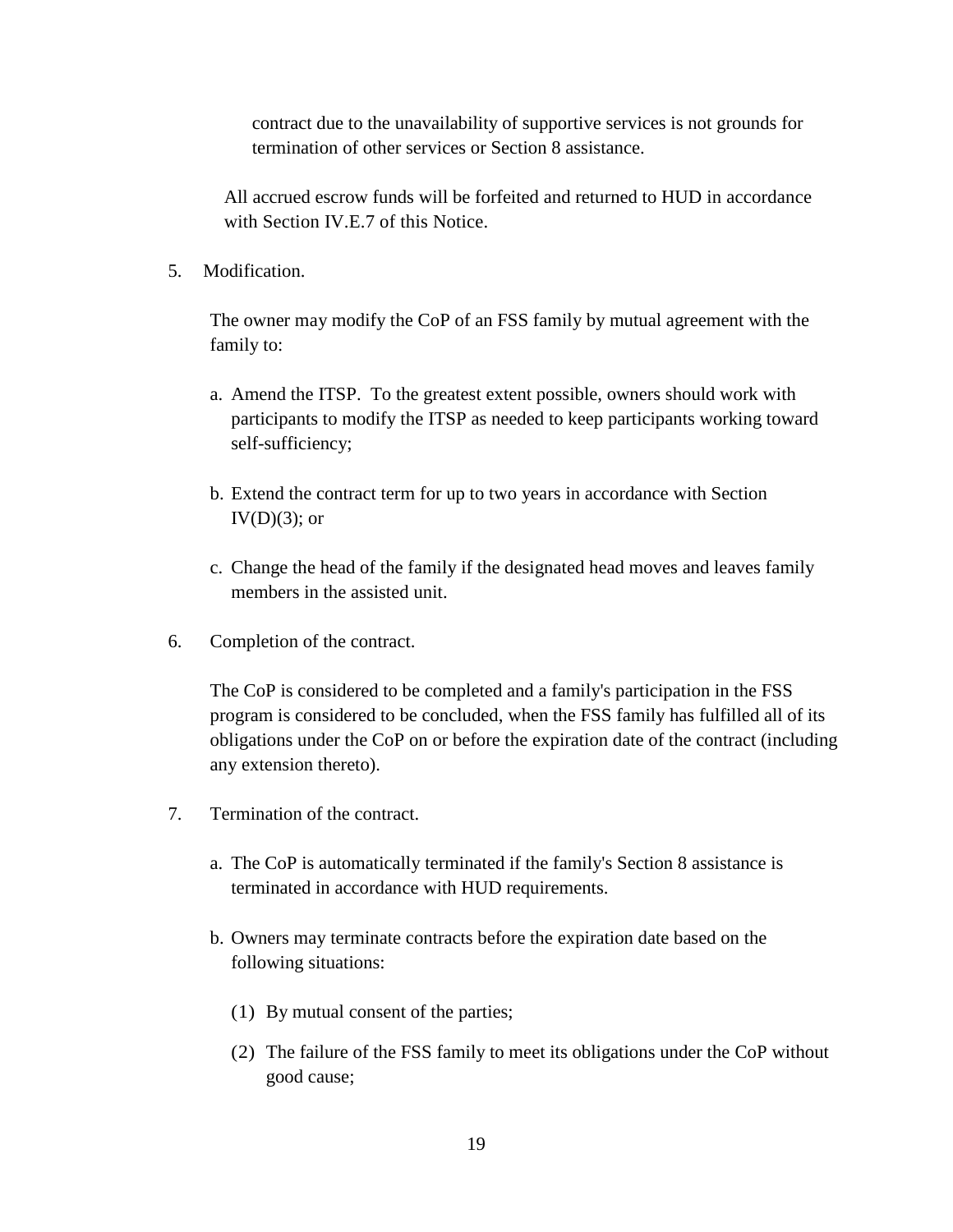- (3) The family's voluntary withdrawal from the FSS program;
- (4) Such other actions that are deemed inconsistent with the purpose of the FSS program.
- (5) The family does not comply with the terms of the lease, or
- (6) The family moves into an assisted property not offering an FSS program. Note: Refer to Section IV.F.1.b of this Notice for options the owner has so that the family's escrow funds can be disbursed to the family at the time of the move.
- 8. Option to terminate supportive service assistance.

The owner may terminate or withhold service coordination and the FSS family's participation in the FSS program, if the owner determines, in accordance with specified hearing procedures, that the FSS family has failed to comply without good cause with the requirements of their CoP.

9. Program Suspension, Termination and available grievance procedures.

The CoP must include the same terms and conditions as provided in Section III.A.6.i of this Notice.

10. Transitional supportive service assistance.

An owner may continue to offer a former FSS family who completed their CoPs and whose head of household is employed, appropriate FSS supportive services in becoming self-sufficient (if the FSS family still resides in the assisted property), or in remaining self-sufficient (if the FSS family no longer resides in the assisted property).

#### **E. FSS Escrow Account.**

The FSS escrow account is not funded by the owner. Money that goes into escrow is offset by additional HAP, via creating a monthly Owner/Agent Request (OARQ) as a positive adjustment to the voucher. As a general rule, the amount of the increase in total tenant payment to the owner resulting from an increase in earned income is escrowed to the FSS family's escrow account. Since there are other factors that affect the total tenant payment (changes in allowances, deductions, unearned income), owners must use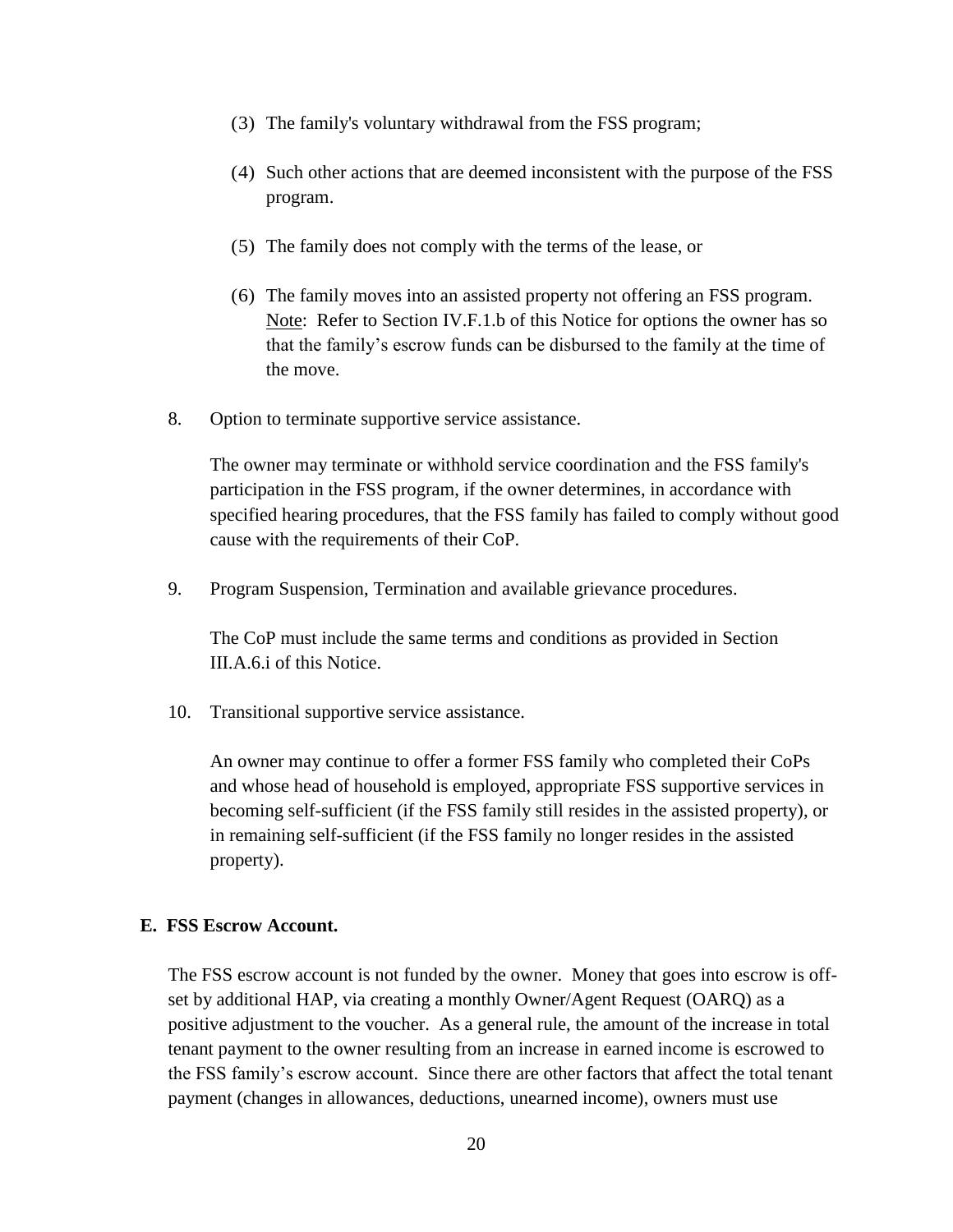guidance in this Section to calculate the escrow credit. Once an FSS family successfully completes the FSS program, they will receive the escrow funds and may use them for any purpose.

1. Total Tenant Payment (TTP)

As an FSS family's earned income and total tenant payment increase while participating in the FSS program, the owner calculates total tenant payment in accordance with HUD guidelines and the family pays the increased total tenant payment, as any other subsidized tenant. FSS does not reduce the total tenant payment that the family pays to the owner. The total tenant payment listed on the HUD-50059 that is transmitted in Tenant Rental Assistance Certification System (TRACS) will not be altered.

2. Establishment of an FSS escrow account.

The owner establishes an interest-bearing escrow account for all FSS families, with separate accounting for each participating FSS family. The escrow credit will be deposited in the family's escrow account.

The owner shall implement the following procedures for escrow accounts:

- a. The escrow accounts for households participating in the program must be calculated in accordance with the PIH regulations at 24 CFR Part 984 and the FSS escrow credit calculation guidance in Section IV.E.4 of this Notice.
- b. An owner is permitted to obtain the escrow amount by creating monthly Owner/Agent Request (OARQ) positive adjustments on the property's HAP voucher and then must deposit the money in the corresponding escrow account.
- c. Currently, TRACS does not fully support the FSS program. In order for HUD to identify information relating to FSS, and until future updates can be made to TRACS, **all FSS OARQ adjustments must indicate the Voucher Month/Year for the Escrow Credit, Unit Number, Head of Household's Last Name, and the words "FSS Participant" in the comments section.**
- d. The owner shall deposit the FSS account funds of all participating families into a single interest-bearing depository account.
- e. The owner shall account for the total of the combined FSS escrow account funds in its accounting records.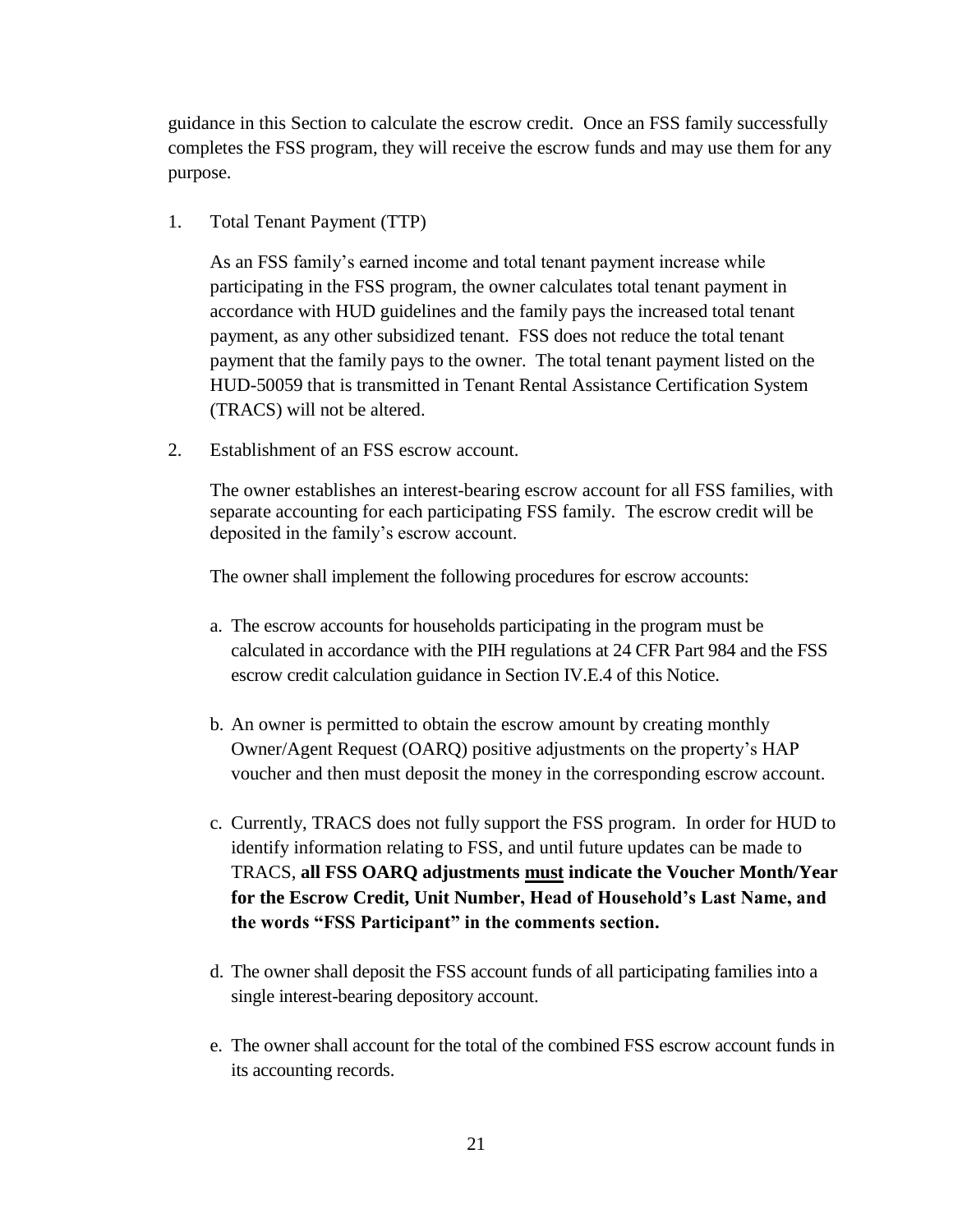- f. During the term of the CoP, the owner shall credit monthly, to each family's FSS account, the amount of the FSS credit.
- g. The interest earned on funds in the FSS account will be credited to each family's FSS account based on the balance in each family's FSS account at the end of the period for which the interest is credited.
- 3. Reporting to family on FSS escrow account.

At least once a year, owners must provide a status report to each FSS family. At a minimum, the report shall include the following:

- a. The balance at the beginning of the reporting period;
- b. The amount of the family's rent payment that was credited to the FSS account during the reporting period;
- c. Any deductions made from the account for amounts due to the owner before interest is distributed;
- d. The amount of interest earned on the account during the year, and
- e. The total in the account at the end of the reporting period.
- 4. FSS escrow credit calculation.

As a general rule, the amount of the increase in TTP resulting from an increase in earned income is escrowed to the FSS family's account.

- a. Computation of amount.
	- (1) For extremely low-income families and very low-income families, the FSS credit shall be the lesser of:
		- i. 30% of current monthly adjusted income less the TTP, which is obtained by disregarding any increases in earned income since the date of the CoP; or
		- ii. The current TTP less the TTP at the time of the effective date of the CoP.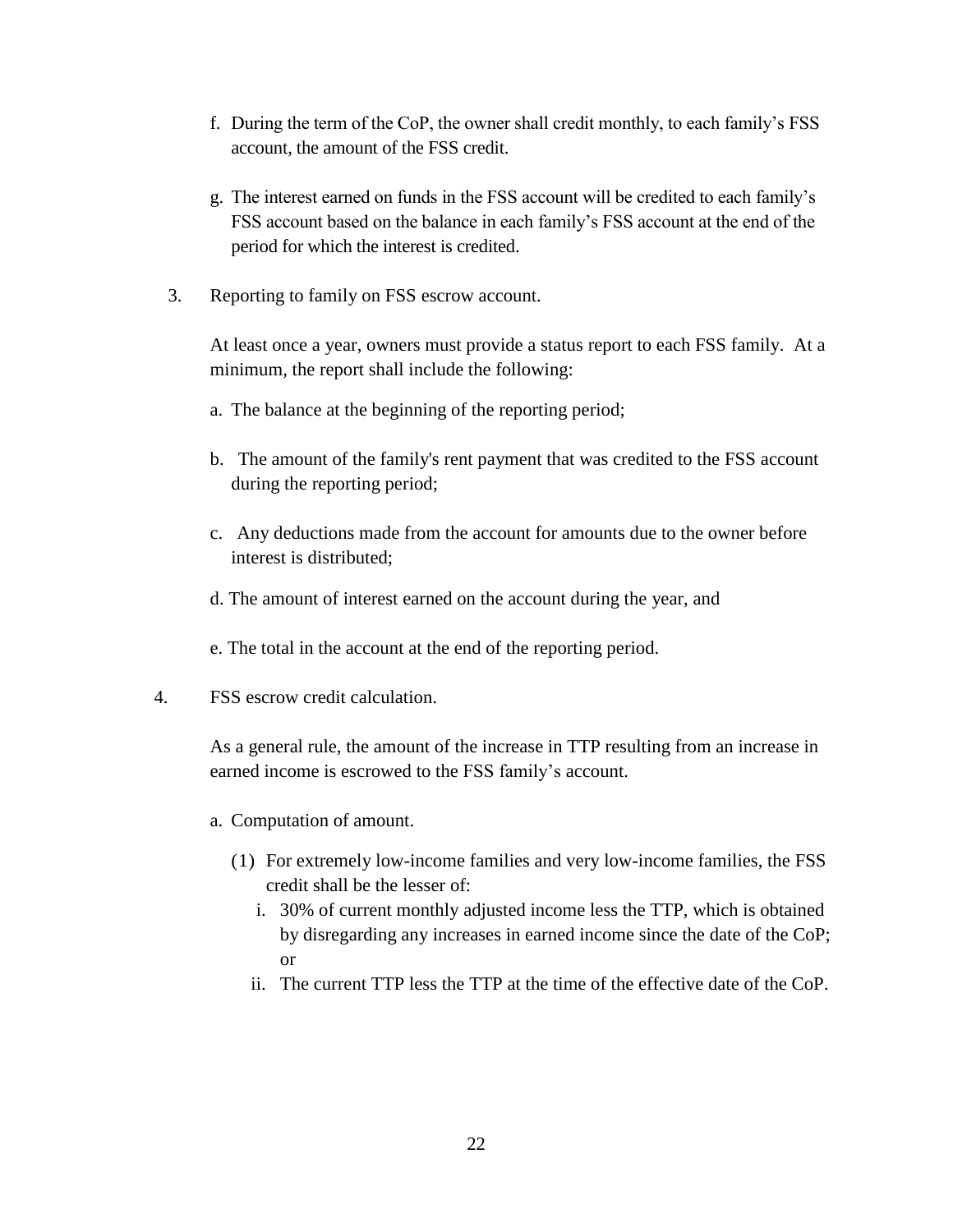# EXAMPLE: ESCROW CREDIT CALCULATION, EXTREMELY LOW-INCOME AND VERY-LOW INCOME FAMILY

| a.) 30% of current monthly adjusted income                                                          | \$220 |  |  |
|-----------------------------------------------------------------------------------------------------|-------|--|--|
| Less TTP calculated without increased earnings                                                      | - 120 |  |  |
| Equals that portion of TTP based on increased earnings                                              | \$100 |  |  |
| b.) Current TTP                                                                                     | \$220 |  |  |
| Less TTP at effective date of contract of participation                                             | 90    |  |  |
| Equals the amount by which TTP has increased                                                        | \$130 |  |  |
| The FSS escrow credit is the lower of "a" or "b"; therefore, the<br>monthly escrow credit is \$100. |       |  |  |

(2) For low-income families, the FSS credit shall be calculated in the same manner above, but may not exceed the amount that would result if the adjusted family income were equal to the very low-income limit.

| <b>EXAMPLE: ESCROW CALCULATION FOR LOW-INCOME FAMILY</b> |        |  |
|----------------------------------------------------------|--------|--|
| Family's adjusted annual income is \$19,250              |        |  |
| Applicable very low-income limit is \$17,500             |        |  |
| 30% of Monthly Adjusted Income (\$17,500 -:- 12 x .30)   | \$438  |  |
| Less TTP calculated without increased earnings           | $-120$ |  |
| Equals that portion of TTP based on increased earnings   | \$318  |  |
| Current TTP (from calculation above)                     | \$438  |  |
| Less TTP at effective date of contract of participation  | $-90$  |  |
| Equals the amount by which TTP has increased             | \$348  |  |
| The monthly escrow credit is \$318                       |        |  |

- (3) Families whose income goes above the low-income limit (above 80% of median) will not receive any escrow credit, but may continue as a participant in the FSS program until:
	- i. The expiration of the CoP;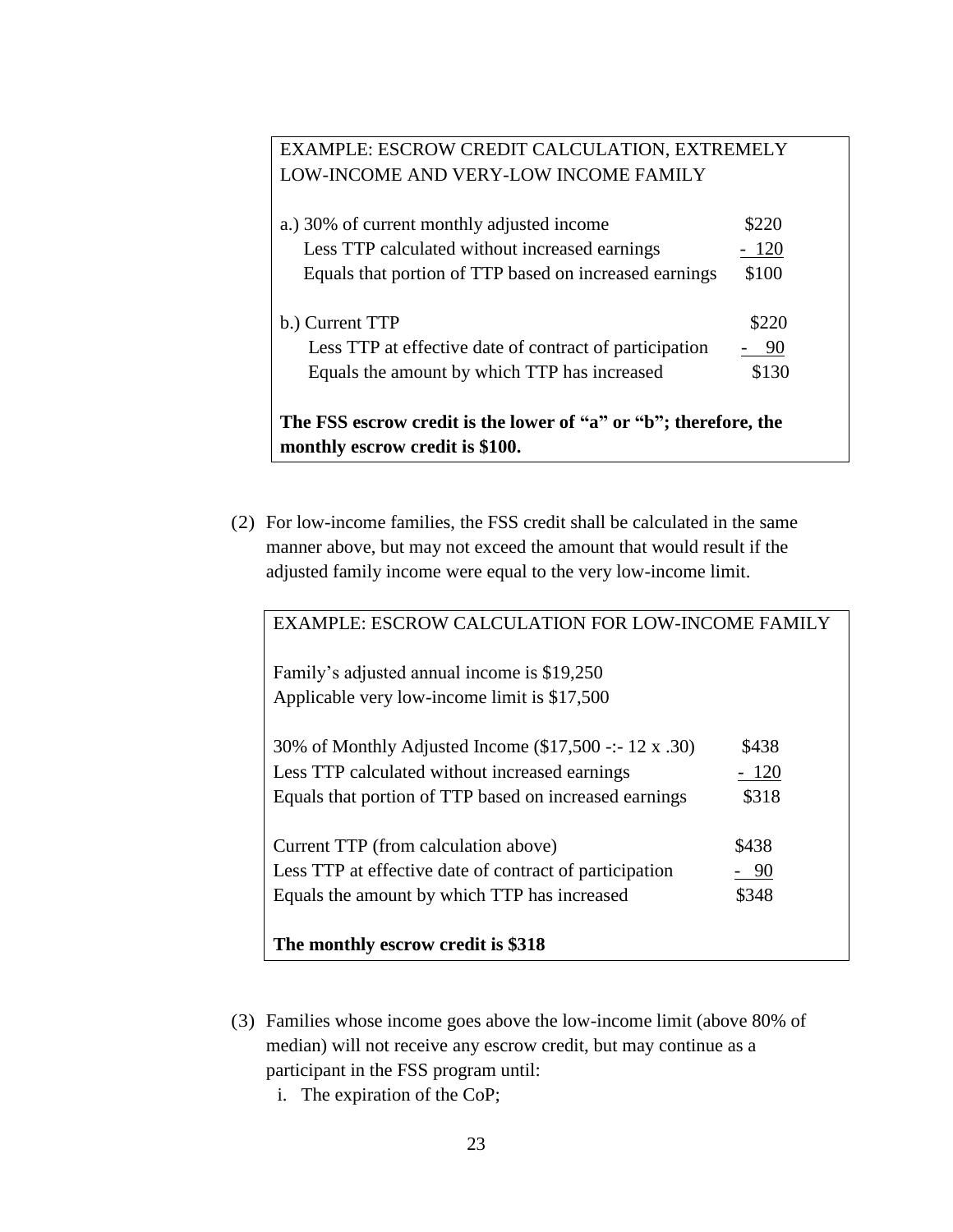- ii. All contract obligations have been completed; or
- iii. End of participation in the project-based Section 8 program.

Note: If head of household has maintained suitable employment and all family members have been independent from welfare assistance for at least one year (self-certification required, per Section IV.E.5 of this Notice), then prior to the family ending their participation in the project-based Section 8 program, the owner may modify the goals under the CoP and report that the family has successfully completed the CoP. The current balance in the escrow account may be disbursed to the FSS family.

- b. HUD created a FSS Escrow Calculation Account Credit Worksheet. See Attachment C to this Notice.
- c. Circumstances resulting in no credit.

Because the escrow is based on the TTP resulting from increases in earned income, there is no escrow credit if current TTP is less than the TTP at execution of the CoP. In addition, there is no escrow credit earned if a family fails to pay its rent.

Increases in income that are not earned income do not result in an escrow credit.

d. Family status and earned income.

The escrow credit is based on increases in the family's TTP. Therefore, all increases in a family's earned income, even increases resulting from changes in family status, are included in the escrow calculation. Examples of changes in family status that might result in an increase in earned income are:

- (1) A family member with earned income is added to the household through marriage or
- (2) An employed family member turns 18.
- e. Termination of FSS credit.

The owner shall not make any additional credits to a family's FSS escrow account once the family has successfully completed the CoP or when the owner terminates or nullifies the CoP. The owner must follow Section 8 guidelines, in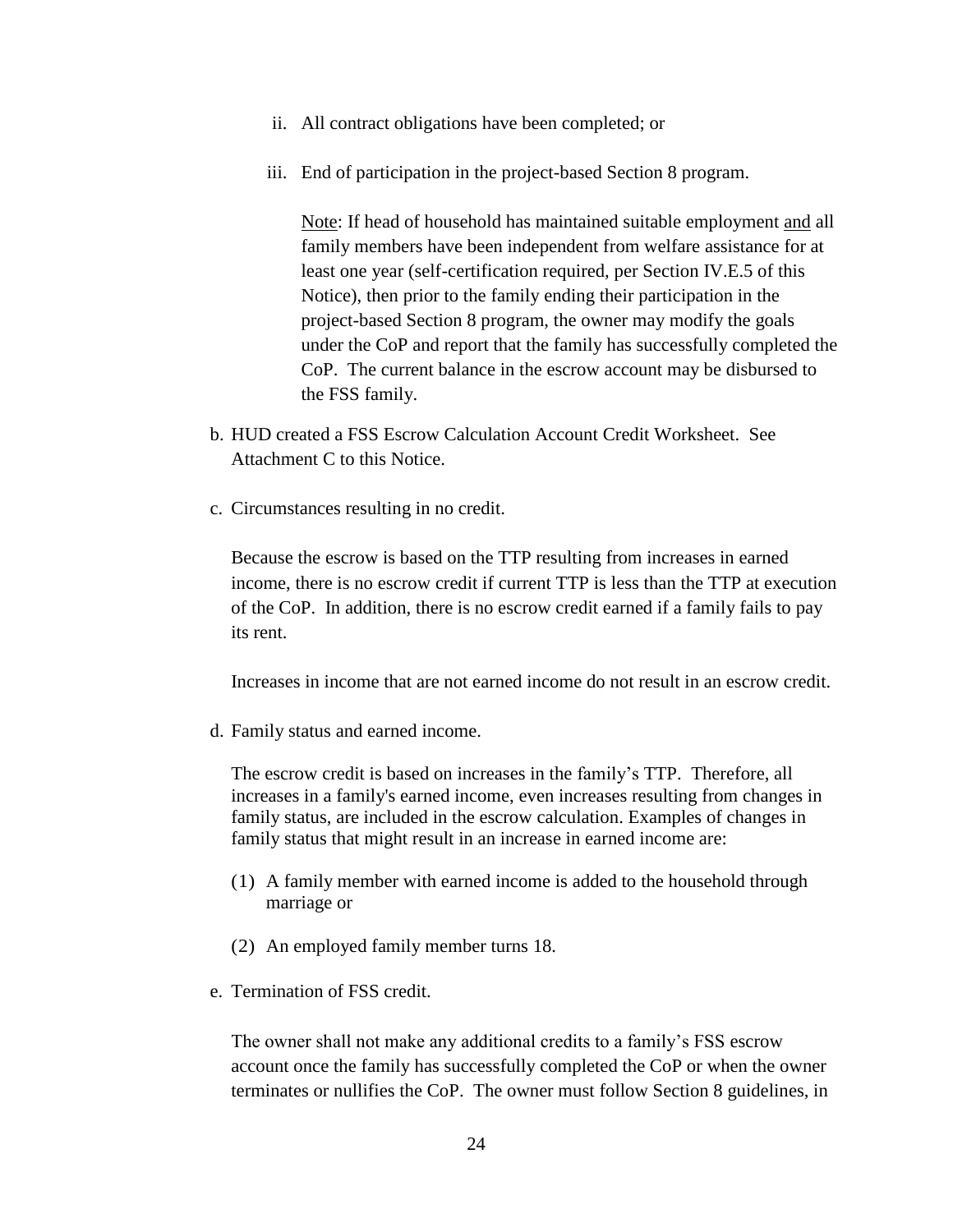that, under the HUD model lease, the household is eligible to remain in the unit after completion of the CoP or termination of the CoP.

- 5. Disbursement of FSS account funds.
	- a. Family self-certification.

The amount in an FSS account, in excess of any amount owed to the owner (feeds, damages, outstanding repayment agreements, etc.), shall be paid to the head of the FSS family when the CoP has been successfully completed. However, owners shall provide this amount only after the head of household submits to the owner a self-certification stating that, to the best of his or her knowledge, no member of the family is a recipient of welfare assistance.

Note: All family members must be independent from welfare assistance, not just the FSS participants.

b. Verification of family self-certification.

Before disbursement of the FSS account funds to the family, the owner may verify that the family is no longer a recipient of welfare assistance by requesting copies of any documents which may indicate whether the family is receiving any welfare assistance. The owner may also contact welfare agencies directly.

c. Disbursement before expiration of contract term.

If the owner determines that the FSS family has fulfilled certain interim goals established in the CoP and needs a portion of the FSS account funds for purposes consistent with the CoP (such as completion of college, graduate school, or job training or to provide start-up expenses for a small business), the owner may, at the owner's sole option, disburse a portion of the funds from the family's FSS account to help the family meet those expenses. However, before agreeing to an early disbursement, the owner may prefer to help the family seek other sources of funding, so that the escrow account will not be depleted.

6. Succession to FSS account.

If the head of the FSS family ceases to reside with other family members in the assisted housing unit, the remaining members of the FSS family, after consultation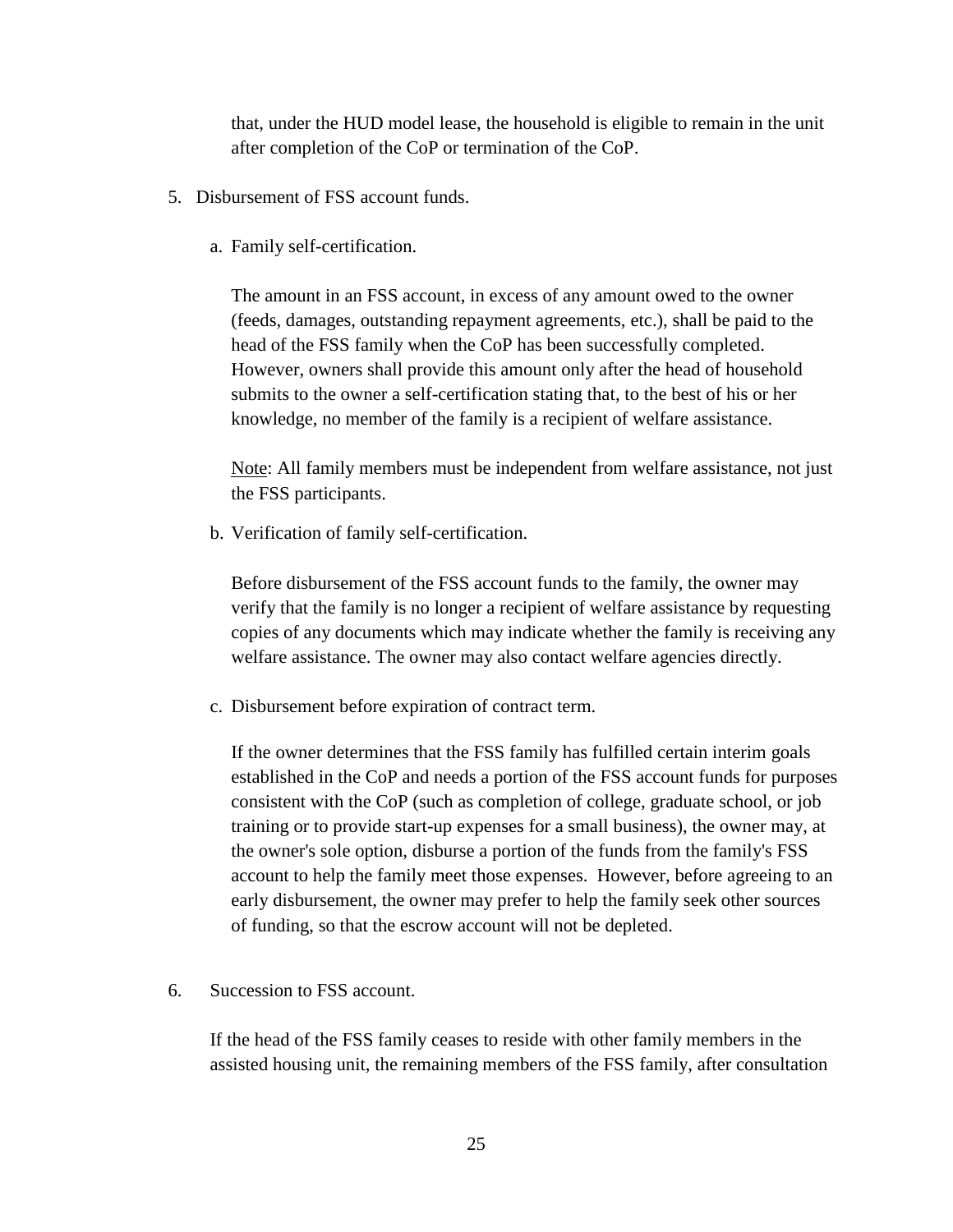with the owner, shall have the right to designate another family member to receive the escrow funds.

- 7. Forfeiture of FSS account funds.
	- a. Conditions for forfeiture. Amounts in the FSS account shall be forfeited upon the occurrence of the following:
		- (1) The CoP is terminated or
		- (2) The CoP is completed by the family, but the family is receiving welfare assistance as of the expiration date of the CoP (including any extension thereto).
	- b. Treatment of forfeited FSS escrow funds.

FSS escrow funds forfeited by the FSS family will be returned to HUD by a negative OARQ adjustment on the owner's monthly HAP voucher. The adjustment must equal the total escrow balance as reported in the owner's quarterly report.

### **F. Program Transfers – owner opt-outs, foreclosure, sale or termination of authority.**

- 1. FSS Family moving to another property.
	- a. The new (Multifamily) project that the FSS family is moving to has an FSS program. If the new project has an FSS program, the family may continue its participation in FSS. The CoP and escrow balance must be transferred to the new Multifamily project and each owner must report this transfer in their next quarterly report to HUD.
	- b. The new (Multifamily or Non-Multifamily) project that the FSS family is moving to does not have an FSS program.
		- (1) If the new project does not have an FSS program, but the head of household has maintained suitable employment and all family members have been independent from welfare assistance for at least one year (self-certification required, per Section IV.E.5 of this Notice), then the owner must modify the goals under the CoP and report that the family has successfully completed the CoP. The current balance in the escrow account must be disbursed to the FSS family.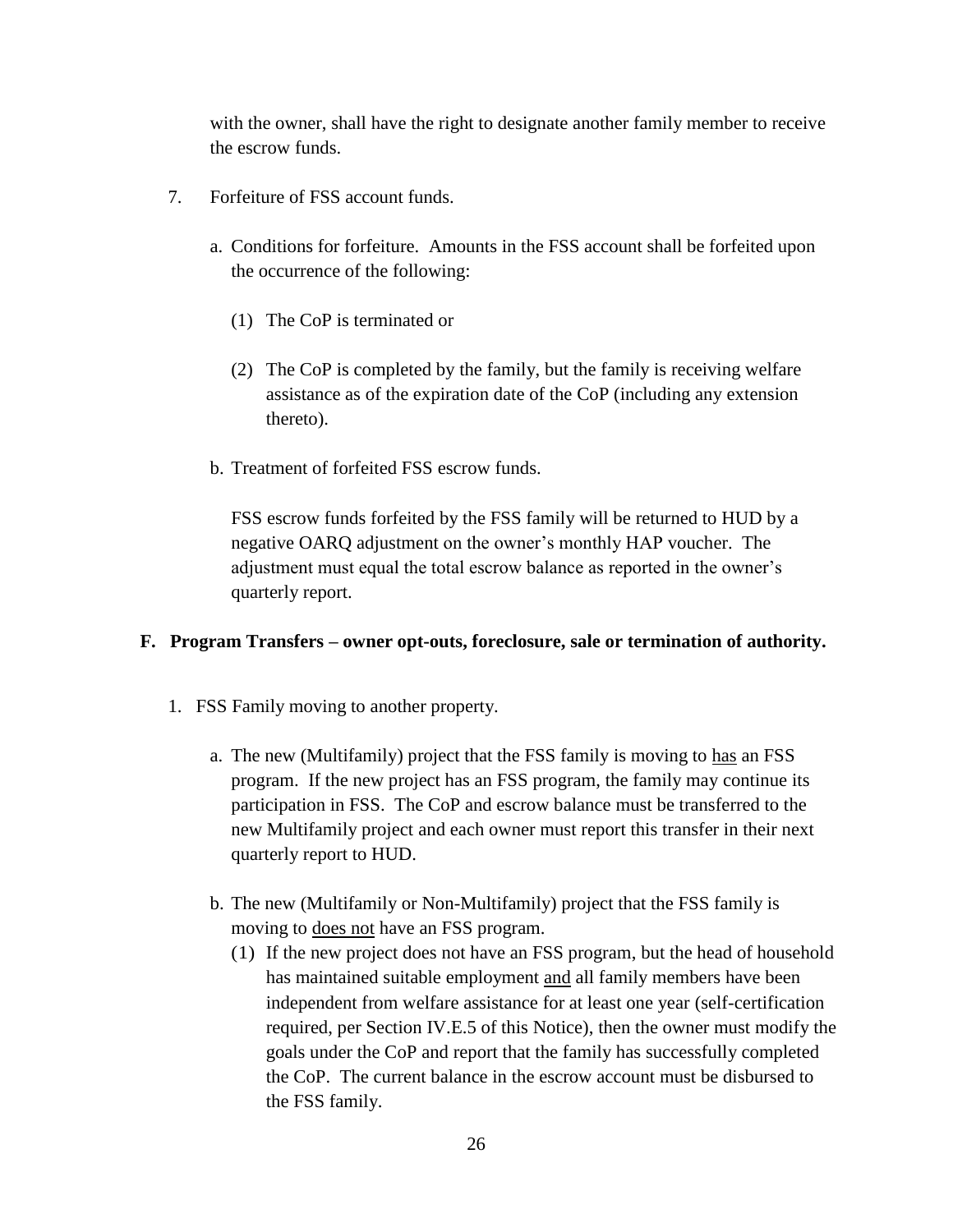(2) If the new project does not have an FSS program, and the head of household has not maintained suitable employment or has not been independent from welfare assistance for at least a year, then the owner must terminate the CoP and the escrow balance must be returned to HUD by a negative OARQ adjustment on the owner's monthly HAP voucher.

Note: Owners must clearly explain to FSS families how such a move may impact the family's participation in FSS. For example, if modification of the FSS contract to allow the family to graduate prior to the move is not possible, the owner must explain to the family that this may result in forfeiture of their FSS escrow funds. In cases where a move would result in forfeiture of the FSS escrow funds, the owner may request to HUD a waiver for good cause so that the escrow funds in the family's escrow account at the time of the move can be disbursed to the family regardless of completion of the FSS CoP. Such requests will be approved by HUD's Asset Management Division Director at the field level, provided that there is good cause for the move and that the family has complied with its responsibilities under the CoP. Good cause for a move includes, but is not limited to, moving to achieve self-sufficiency goals as established under the FSS CoP.

2. FSS Family moving between rental assistance programs.

When an FSS family leaves the Multifamily program and enters the Public Housing or Housing Choice Voucher (HCV) program or vice versa (whether through RAD or otherwise; for example, a Multifamily FSS participant may leave Multifamily and become an HCV participant through the PHA's HCV waiting list) the participant does not need a new FSS CoP. The current escrow balance and CoP must be transferred to the Public Housing or HCV program.

3. FSS head of household moves out of unit and other FSS participants remain in unit.

If the head of household moves out of the unit and the remaining household members are FSS participants and want to continue to participate in the FSS program, then the owner shall change the head of household under the current CoP and include this change as an attachment to the CoP. The attachment must contain the name of the new designated head of household, the signatures of the new head of household and the owner's representative, and the date signed. The new head of household on the CoP must be consistent with the head of household on the Interim Recertification (IR) form HUD-50059 that is transmitted in TRACS to update the family composition.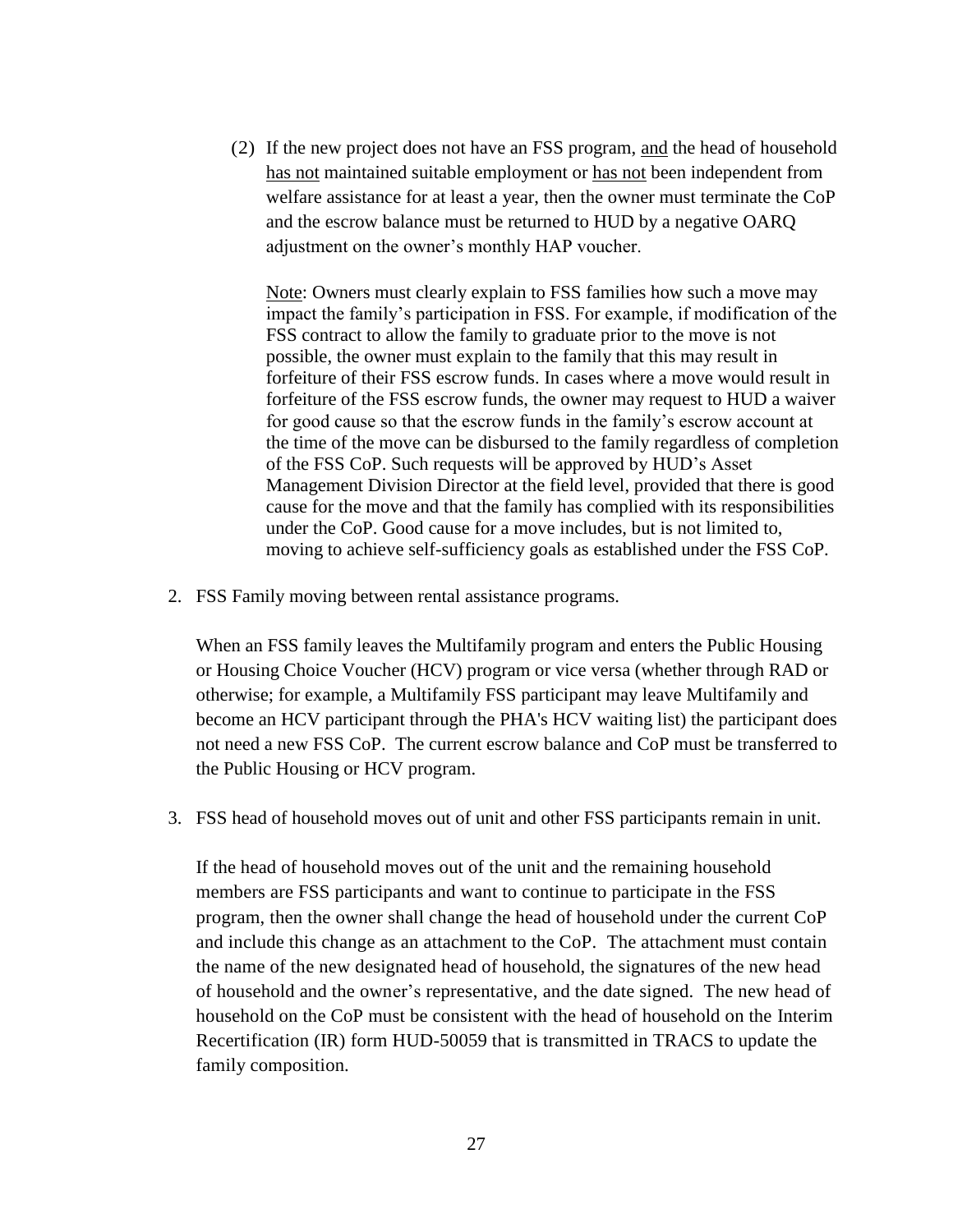4. Information regarding owner opt-outs, foreclosures, and the sale of a property will be provided in future guidance. Additionally, currently FSS authority is subject to annual appropriations. HUD will provide future guidance that speaks to the FSS family's escrow if FSS authority is terminated.

## **V. Owner Submission, HUD Approval Procedures and Monitoring**

## **A. Action Plan / Residual Receipts – Owner Submission and HUD Approval**

Refer to Section III.A.3 and Section III.A.4 of this Notice.

Note: HUD AEs will review and approve the owner's Action Plan, and if applicable, the owner's residual receipts submission.

## **B. Quarterly Report – Owner Submission and HUD Approval**

HUD AEs will review and approve the owner's quarterly reports. For the purpose of evaluating the MF FSS Program's effectiveness and improving the efficiency of the program, Owners must submit a quarterly report on each FSS family with an active FSS CoP, FSS families who have completed, and FSS families that have a terminated CoP. Owners shall compile the individual families' reports into one submission.

- 1. Within 30 calendar days of the beginning of each calendar quarter, the Owner must email the quarterly report to the property's AE. Owners must attach all Quarterly Reports as encrypted attachments to email. HUD has selected Microsoft's Office 365 Message Encryption as our method for encrypting emails containing sensitive data; but the O/A may utilize any method that meets Federal encryption standards (such as WinZip, etc.).
- 2. Should additional reporting applications be available at a later date, owners must adhere to those reporting requirements detailed in future guidance.
- 3. Each quarter's report must include the following fields completed for each participating family:
	- HAP Contract #
	- Project Name
	- Unit Number
	- Head of Household Last Name
	- Head of Household First Name
	- Head of Household Education Level at CoP Start Date
	- Employment Status of Head of Household at CoP Start Date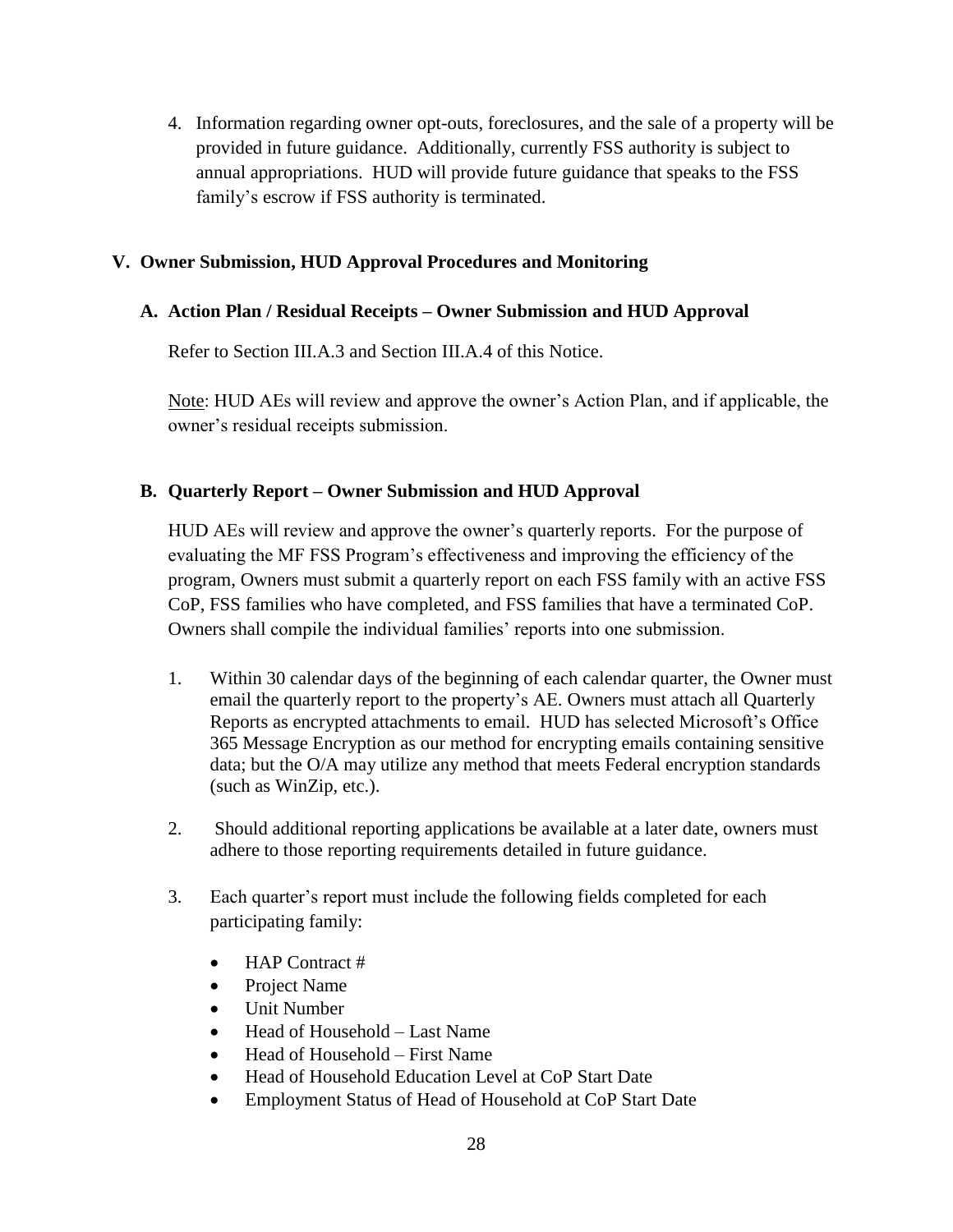- Current Employment Status of Head of Household
- Date Current Employment Began
- Benefits in Current Employment
	- $\sim$  Health
	- $\sim$  Retirement Account
	- $\sim$  Other
- Assistance Received by Family
	- $\sim$  TANF Income Assistance
	- $\sim$  General Assistance
	- $\sim$  Food Stamps
	- $\sim$  Medicaid/Children's Health Insurance Program
	- $\sim$  Earned Income Tax Credit
- Initial Start Date of CoP
- Initial End Date of CoP
- CoP Date Extended to... (if Applicable)
- Number of Family Members with Individual Training and Services Plan
- Family Services Needs (Need Met During Participation in Program Y/N; Service Provider)
	- $\sim$  Education / Training
	- $\sim$  GED
	- $\sim$  High School
	- $\sim$  Post Secondary
	- $\sim$  Vocational / Job Training
	- $\sim$  Job Search / Job Placement
	- $\sim$  Job Retention
	- $\sim$  Transportation
	- $\sim$  Health Services
	- $\sim$  Alcohol / Drug Abuse Prevention Services
	- $\sim$  Mentoring
	- $\sim$  Homeownership Counseling
	- $\sim$  Individual Development Account (IDA)
	- $\sim$  Child Care
- Did Family Complete CoP?
- CoP Completion Date
- Did Family Move to Homeownership?
- Head of Household Education Level at CoP End Date
- CoP Terminated Y/N
- Date CoP Terminated
- Primary Reason for Exit
- Escrow Total Remitted to HUD
- Voucher Month/Year Escrow Remitted to HUD
- Escrow Account Total
- Escrow Accrued (by month)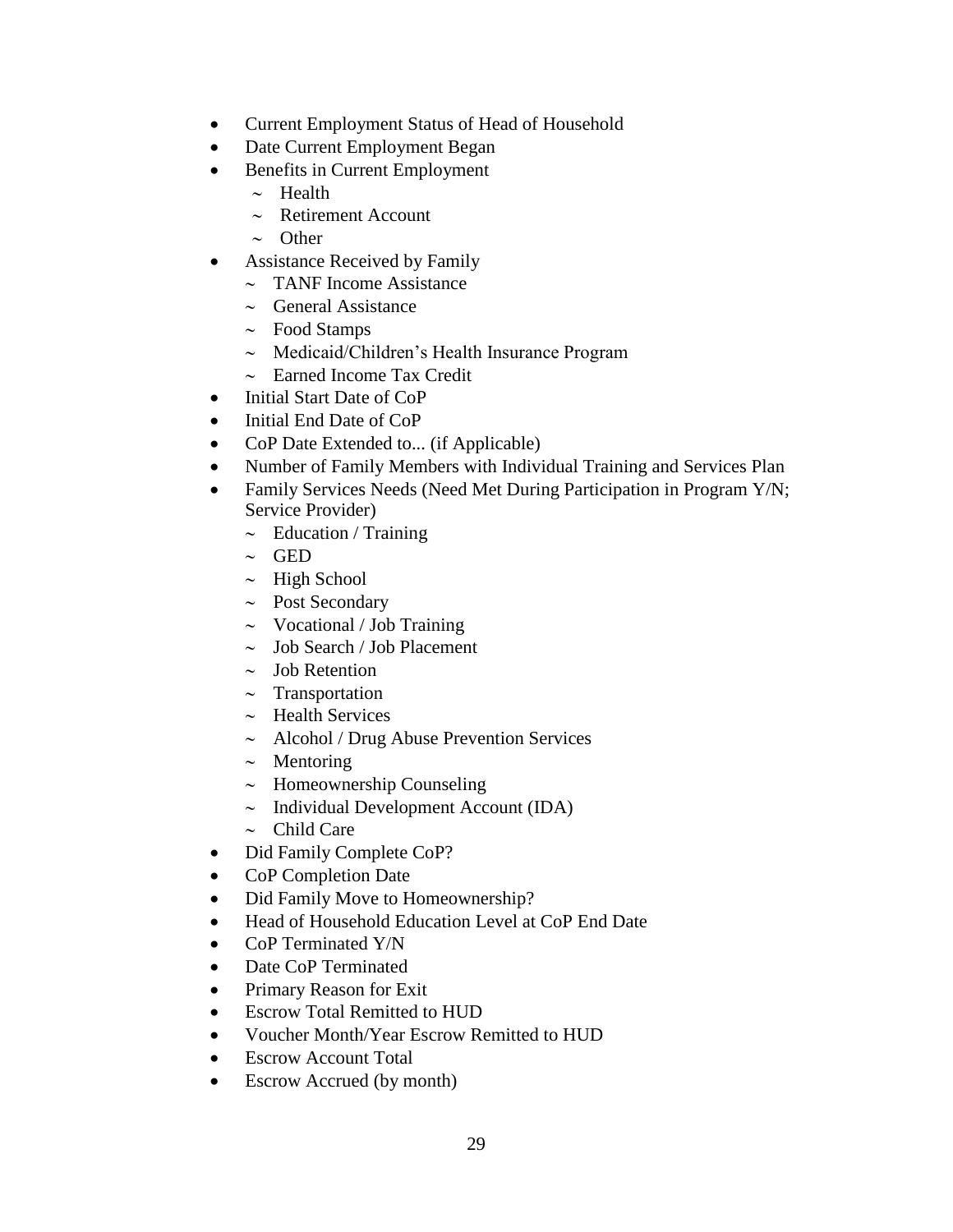Note that the "end date" data must only be provided one time, on the quarterly report showing a family's completion or termination from the program.

- 3. HUD created a spreadsheet, the MF FSS Reporting Tool, to facilitate the quarterly reporting requirement. See Attachment D to this Notice.
- 4. Failure to submit quarterly reports. If the owner fails to submit quarterly reports in a timely manner, HUD may terminate the owner's FSS program and use of residual receipts.

## **C. Documentation, Retention and Monitoring**

1. Documentation.

Owners must maintain all program-related documents in their office files. Such documentation must be available at any time to HUD upon request. In particular, owners must maintain the following documents:

- a. Approved Action Plan;
- b. Executed CoPs (for both current and former participants);
- c. Up-to-date FSS participant tenant files with current income and escrow data, and
- d. Comparable salary information and current payroll records for FSS program coordinators paid with residual receipts.

Note: Owners may choose how they want to organize FSS files. For example, the owner may file the executed CoP and income/escrow information with the property's tenant file, or the owner may have a separate FSS tenant file.

- 2. Retention.
	- a. Owners must retain all supporting tenant documentation relating to FSS participation for the term of tenancy plus three years. FSS files must be maintained in a locked cabinet or in a password-protected electronic file or folder. The FSS program coordinator should maintain confidentiality of information related to any individual, per the Privacy Act of 1974.
	- b. The approved Action Plan must be retained for the term of an active FSS program plus three years.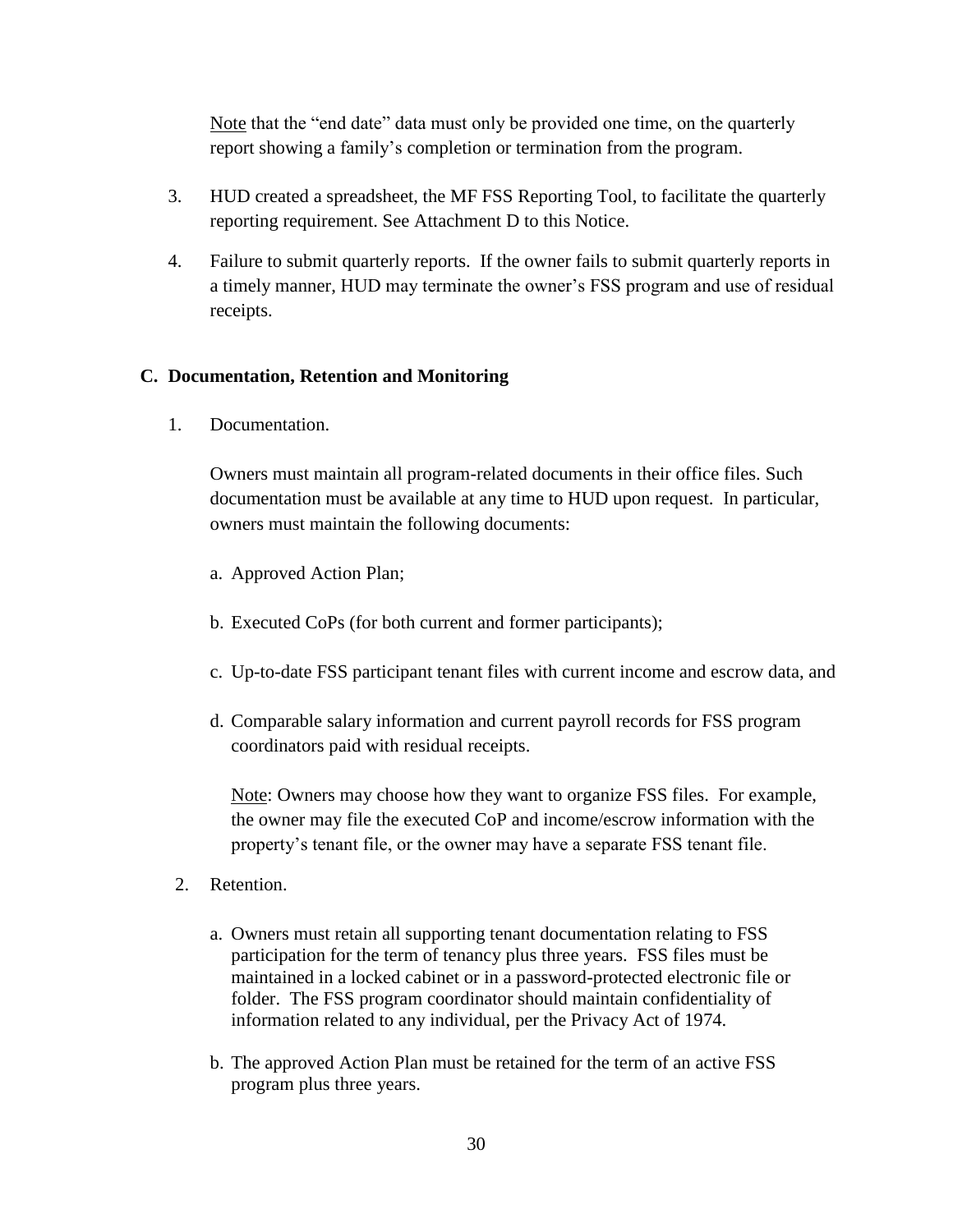- c. Comparable salary information for FSS program coordinators paid with residual receipts must be retained for three years.
- 3. Monitoring.

During an on-site Management and Occupancy Review (MOR) or as part of an offsite desk audit, HUD or the property's Performance Based Contract Administrator (PBCA) staff will review the accuracy of the: (1) executed CoP and (2) calculation of escrow. HUD will determine the frequency of additional on-site reviews and offsite reviews specific to FSS, based on each property's particular circumstances. If proper documentation is absent or insufficient, HUD will make efforts to work with the owner to correct the problems before an FSS program is terminated.

# **D. HUD's Review of Vouchers**

- 1. An owner is permitted to obtain the escrow amount on the property's HAP voucher. See Section IV.E.2 of this Notice.
- 2. HUD's AE will review the owner's quarterly report and compare the miscellaneous OARQ adjustments on the monthly HAP voucher. If the vouchers do not contain the necessary information or the data on the quarterly reports and monthly vouchers do not match, the AE will contact the owner by email and describe the missing or questionable data. Owners must maintain current CoPs and tenant files to support information included in the property's HAP voucher.
- 3. The entity approving the HAP voucher (HUD or the PBCA) will approve the escrow credit, via OARQ adjustments on the property's HAP voucher. HUD or the PBCA may request documentation to support the OARQ adjustment on the voucher. Documentation could consist of a copy of the escrow account credit worksheet or a memo from the owner/agent justifying the OARQ. Additionally, HUD or the PBCA will ensure that appropriate comments are entered for each OARQ miscellaneous accounting request on the property's HAP voucher. Refer to Section IV.E.2.c of this Notice.

## **VI. Properties converted under Rental Assistance Demonstration (RAD**) **with FSS Participants**

1. Current FSS participants will continue to be eligible for FSS once their housing is converted under RAD.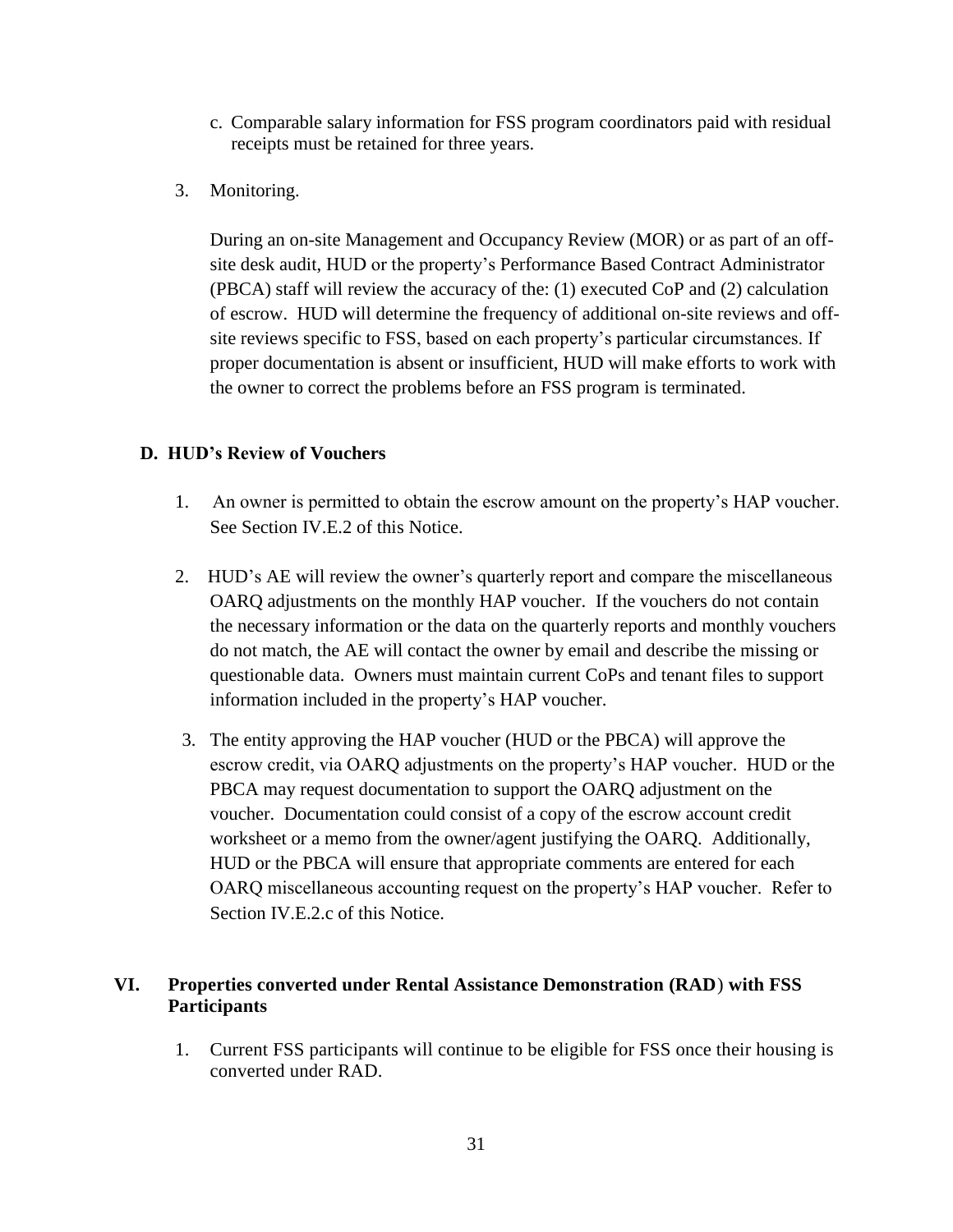- 2. All owners will be required to administer the FSS program in accordance with this notice. Once the property is converted, the owner must notify HUD at [MF\\_FSS@hud.gov](mailto:MF_FSS@hud.gov) with the unit number, Head of Household's last name, and start/end date of the CoP for all current FSS participants. The initial notification is required until modifications can be made to TRACS. HUD staff will retrieve the remaining FSS participant information from PIH Information Center (PIC).
- 3. Upon conversion, already escrowed funds for FSS participants shall be transferred into a PBRA escrow account and be considered multifamily funds, thus reverting to PBRA if the escrow is forfeited by the FSS participant or the owner. All forfeited escrow account funds must be remitted to HUD. Refer to Section IV.E.7 of this Notice.
- 4. If the owner of a converted property refuses to continue a FSS program, the Public Housing Agency (PHA) and the owner will enter into an arrangement, allowing the PHA to continue to operate the FSS program. The PHA will continue to provide the necessary services to the participants, while the owner will be required submit quarterly reports to HUD, manage the escrow accounts and create monthly OARQ adjustments to the HAP voucher.
- 5. If the PHA converts their entire Public Housing and Housing Choice Voucher stock to PBRA (the PHA goes out of business of being a PHA), then the owner must continue to administer the FSS program and honor all executed CoPs for current FSS participants. The owner is not required to enroll new participants, but may choose to do so. Additionally, since the PHA has gone out of business, the owner is no longer eligible to apply for future funding under the PIH grant program. There is currently no current grant funding available for multifamily assisted housing owners.

### **VII. Termination of the FSS Program**

Owners must be compliant with requirements in this Notice and forthcoming guidance regarding the FSS program. Section V.B.4 and Section V.C.3 states that HUD may terminate an Owner from the FSS program when the Owner fails to timely submit its quarterly reports or fails to maintain proper documentation, respectively. Other reasons for termination may apply on a case-by-case basis.

The HUD AE or the PBCA will submit a recommendation to terminate the FSS program to the HUD Asset Management Division Director. The Asset Management Division Director will review the recommendation and notify the Owner accordingly. If the FSS program is terminated, the notification letter will include actions that must be taken for the current FSS participants and an explanation of any appeal or reconsideration that may be provided to an Owner that has been terminated.